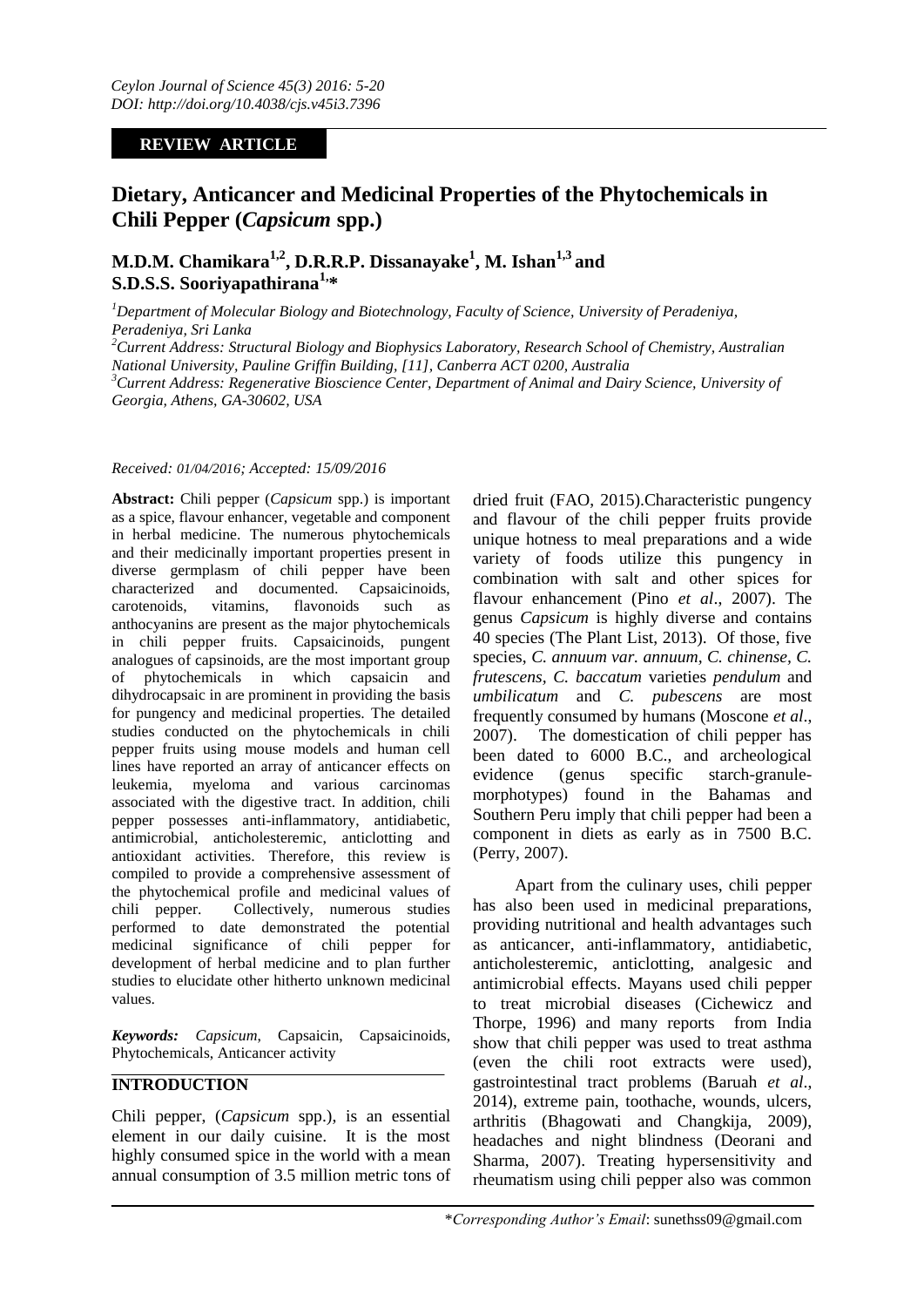in Italian indigenous medical practices (Pieroni *et al*., 2004).

The indigenous uses of chili pepper in folk medicinal applications and the safe and prolonged use of chili pepper as a spice in human history enable us to think that the phytochemicals present in chili pepper fruits promote and maintain the good health of human beings (Bosland, 1996). These phytochemicals and their nutritional and medicinal values have been characterized in numerous studies. A few reviews have been published on metabolism and bioavailability (Rollyson *et al*., 2014) and anticancer effects (Cao *et al*., 2015; Pawar *et al*., 2011) of capsaicin and nutraceutical benefits of chili pepper in general (Milind and Sushila, 2012). However, the array of medicinal properties in chili pepper has not been reviewed together to realize it"s multiple roles. This paper reviews the medicinal values of chili pepper on diverse ailments including cancer, diabetics, cholesteromia and microbial infections.

## **PHYTOCHEMICAL PROFILE**

The phenolic compounds present in the chili pepper are attributed to many medicinally important properties such as anti-diarrheal, antimicrobial, antioxidant, antihyperglycemic, anti-lithogenic and antimutagenic activities (Adefegha and Oboh, 2013). Chili pepper fruits contain phenolic compounds such as flavonoids (Chu *et al*., 2002), β-catenin, capsaicinoids (Vera-Guzman *et al.,* 2011), carotenoids (capsanthin, capsorubin and cryptocapsin), vitamins A, B, C and E (Kidmose *et al*., 2006; Niizu and Rodriguez-Amaya, 2005; USDA Nutrient Data Laboratory, 2015), glycolipids, glycerolipids and esters (Bijttebier *et al*., 2014).



n-Vanillyldecanamide

**Figure 1:** The structures of the common capsaicinoids in chili pepper.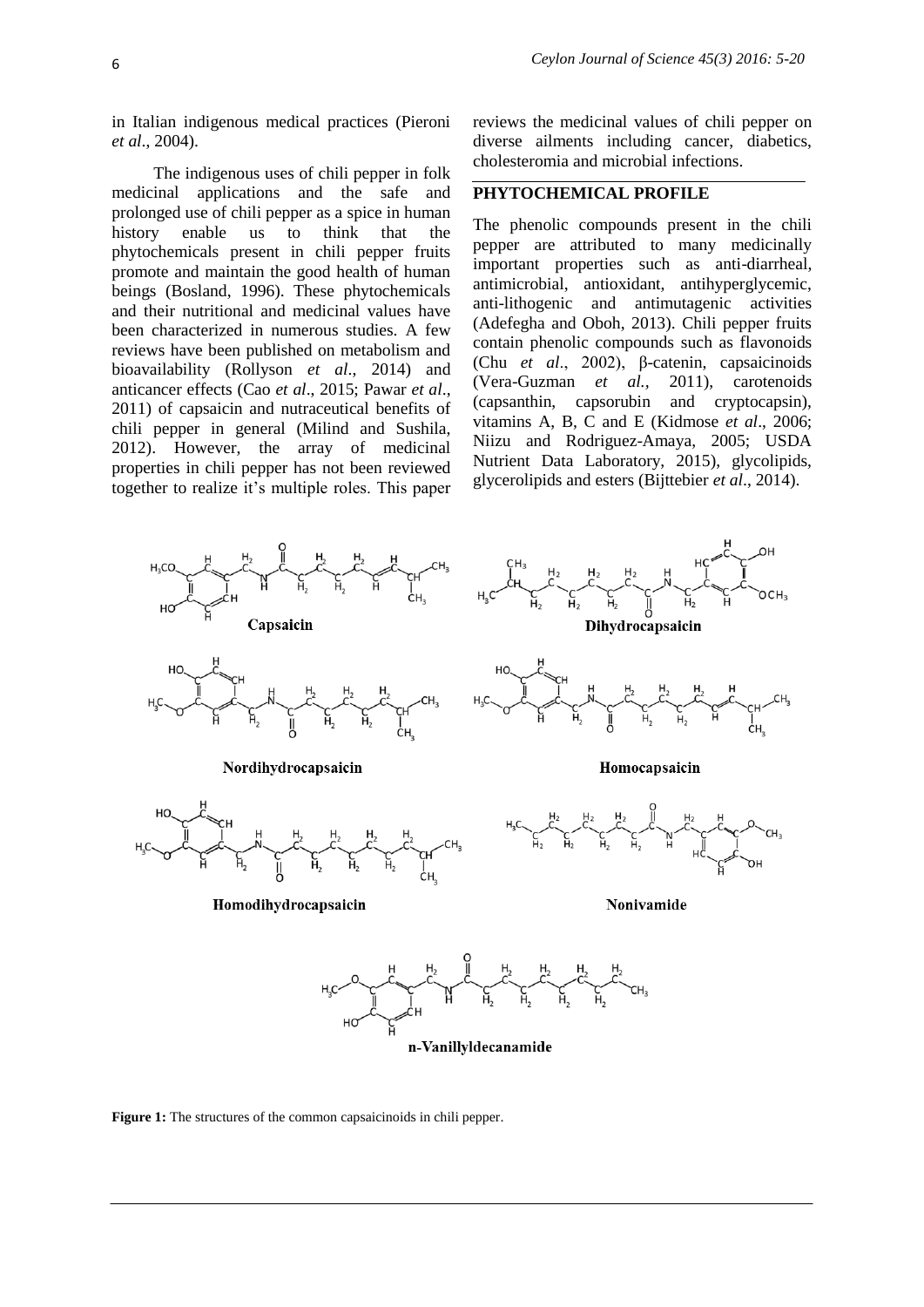Chemical composition of chili pepper fruit extracts has been characterized using GC/MS spectrophotometry (Wesolowska *et al*., 2011) and liquid chromatography-photodiode arrayaccurate mass mass spectrometry (LC-PDAamMS) (Bijttebier *et al*., 2014). There are five major capsaicinoids observed in chili pepper (capsaicin, homocapsaicin, dihydrocapsaicin, nordihydrocapsaicin, and homodihydrocapsaicin) which contribute to the pungency (Baruah *et al*., 2014; Reyes-Escogido *et al*., 2011) (Figure 1). Other capsaicinoids such as nonvamide and nvanillyl decanamide are also present in significant levels. The total capsaicinoid content is in the range of 58.8% to 84.5% in acetone and hexane extracts of the fruits (Wesolowska *et al*., 2011). The capsaicin [8-methyl-N-vaniloid-6 nonenamide] and dihydrocapsaicin [N-(4 hydroxy-3-methoxybenzyl)-8-

methylnonenamide] (Surh, 2002), present at levels of 37% and 29% of the total capsaicinoids respectively (Wesolowska *et al*., 2011), provide 90% of the pungency of chili pepper (Giuffrida *et al*., 2013).

Within the genus *Capsicum*, *C. chinense* contains the highest level of capsaicin (Bosland and Baral, 2007). The contents of tannins, flavonoids, saponins, terpenoids and carotenoids are higher in *C. annuum* than those of other species but *C. frutescence* contains the highest levels of flavonoids (Rahim and Mat, 2012) and anthraquinone (Emmanuel-Ikpeme *et al*., 2014) compared to the other domesticated species. Although the mean vitamin E content in chili pepper ranges from 1.98% to 2.10% (Wesolowska *et al*., 2011), the species *C. annuum* contains a higher vitamin E content than *C. frutescence* (Emmanuel-Ikpeme *et al*., 2014). The well-known chili pepper cultivar, bell pepper contains 20.73 g of dietary-fiber and 133 mg of vitamin C per 100 g of fresh fruit weight (Durucasu and Tokusoglu, 2007). It has been revealed that *C*. *annuum* would be a good source of Zn which is an essential micronutrient (Emmanuel-Ikpeme *et al*., 2014).

#### **Effects of drying and ripening on phytochemicals**

Conventional sun drying retains capsaicin in the chili pepper fruits (Magied *et al*., 2014), and it has been confirmed that drying under low temperature assures the high quality of chili pepper by preserving the phenolic compounds and vitamin C in the fruits (Moraes *et al*., 2013).

Generally chili pepper has a higher amount of vitamin C (ascorbic acid) than many other vegetables showing its significant nutritional value (Kumar and Tata, 2009). It is also interesting to note that vitamin C is preserved during drying. The total phenolic and carotenoid contents increase during ripening, where the total phenolic content is doubled and the carotenoid content is increased by 10-fold. Although the total flavonoid content increases during initial ripening (i.e. yellowing), it is later reduced as fruits turn red (i.e. at complete ripening) (Shaha *et al*., 2013). The content of ascorbic acid is increased during drying of green chili peppers, while total phenolic content is decreased, resulting in lowered overall antioxidant capacity (Ozgur *et al*., 2011). However, Wangcharoen and Morasuk, (2008) reported that when chili pepper was dried at a temperature more than 100 °C, higher amounts of phenolic compounds were retained and hence resulting an increased antioxidant activity. It is also interesting to note that the antioxidant activity of dried chili pepper was maintained for as long as 18 months after harvesting (Ogiso *et al*., 2008).

## **ANTIOXIDANT ACTIVITY**

The phytochemicals present in chili pepper possess anticancer properties (Chung *et al*., 2005), among them, vitamin C and phenolic compounds can act as antioxidants to counteract effects of reactive oxygen species (ROS) (Podsedek, 2007). ROS, which are generated from cellular metabolic processes, have been associated with several diseases such as cancer, diabetes, cardiovascular and neurological disorders (Sun-Hwa *et al*., 2007). Detoxification of ROS can be done by several enzymes present in the body as well as antioxidants obtained through dietary components (Halliwell, 2006) such as chili pepper.The antioxidant activity of chili pepper (Rosa *et al*., 2002) is only second to spinach among commonly consumed fruits and vegetables (Pellegrini *et al*., 2003). The antioxidant activity of chili pepper has been measured and studied using several assaying systems such as DPPH (2,2-diphenyl-1 picrylhydrazyl assay), ABTS (2,2'-azino-bis[3 ethylbenzothiazoline-6-sulphonic acid] assay), DMPD (Dimethyl-4-phenylenediamine assay),CuPRAC (Cupric reducing antioxidant capacity assay) and FRAP (Ferric ion reducing antioxidant power assay) (Krishna *et al*., 2010). Chili pepper contains both phenolic and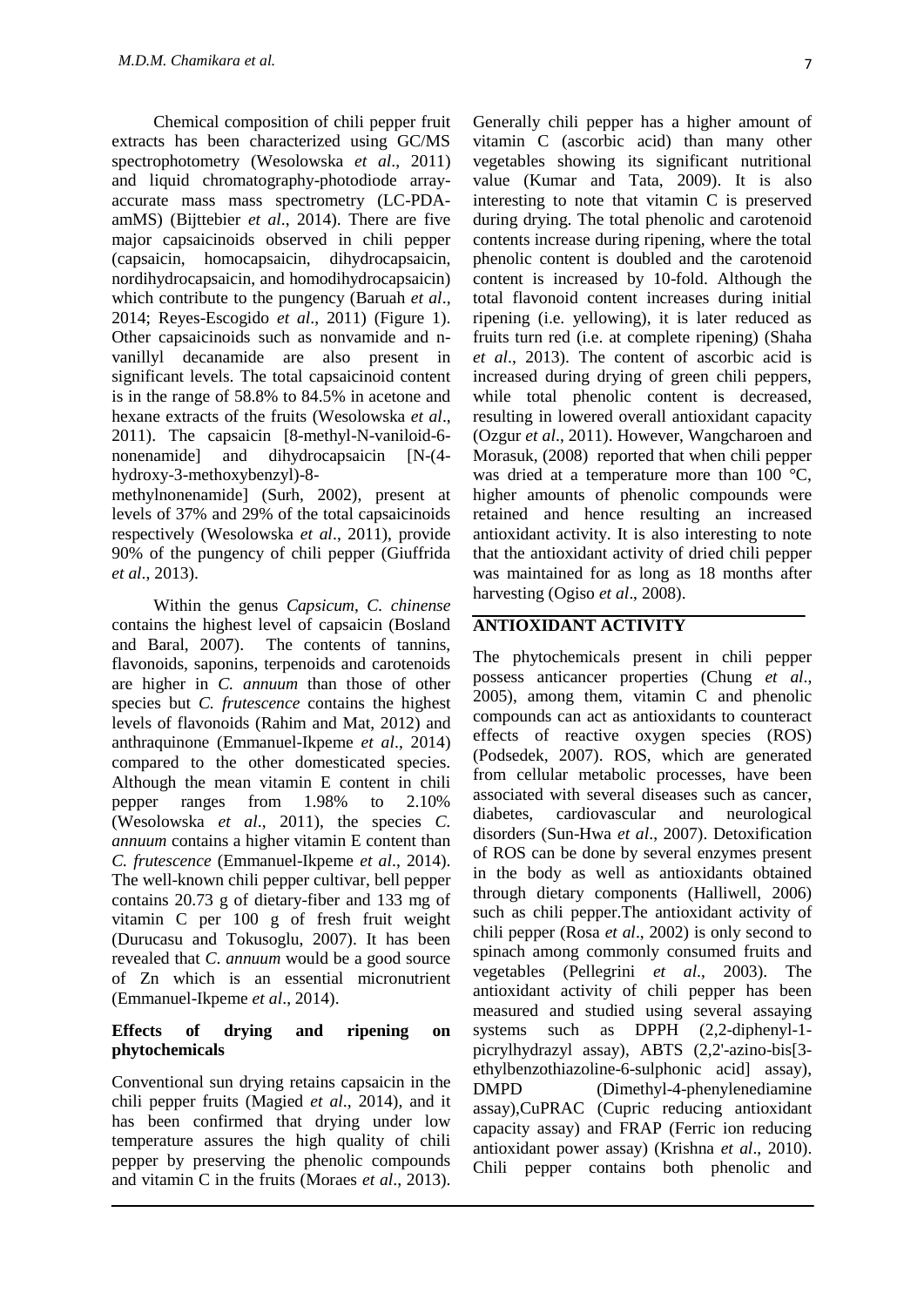anthocyanin compounds which possess antioxidant activity (Borovsky *et al*., 2004; Howard *et al*., 2000; Marín *et al*., 2004; Mennen *et al*., 2005). Dietary phenolic compounds are advantageous as they donate H atoms to free radicals generated inside the body and neutralize them (Borovsky *et al*., 2004). The vitamins C and E present in chili pepper are also effective antioxidants (Sun-Hwa *et al*., 2007). Chili pepper is consumed in both dried and fresh forms, potentially influencing antioxidant levels, although studies have provided conflicting results regarding the effect of drying (Wangcharoen and Morasuk, 2008).

There are also differences for antioxidant capacity among different species and cultivars of chili pepper. Assessment of the antioxidant activity in Turkish pepper cultivars revealed an approximately 7-fold range in antioxidant activity (2.57 to 18.96 mmol of trolox per kg) (Frary *et al*., 2008). Out of the five chili pepper types tested, Bell and Caribe (a type of yellow fruited chili pepper) were reported to contain the highest antioxidant activity. The correlation between the phenolic content and the antioxidant activity was estimated as 91.4% (Medina-Juarez *et al*., 2012) indicating that majority of the antioxidant activity in chili pepper is due to the phenolic compounds. The highest level of phenolic content and the highest antioxidant activity compared to other species and cultivars were detected in bell pepper by Rahim and Mat, (2012), which was verified by Nadeem *et al*., (2011). *C. chinense* is also reported to contain higher levels of antioxidants such as carotenoids, ascorbate and glutathione and the concentration of glutathione is increased during ripening (Castro-Concha *et al*., 2012). Glutathione and ascorbate are the major antioxidants which contribute to Halliwell Asada Cycle, where detoxification of  $H_2O_2$  produced in chloroplast takes place without the involvement of enzyme catalase (Foyer and Noctor, 2009).

## **ANTICANCER ACTIVITY**

Application of *C. chinense* fruit extracts to the HepG2 cell lines (derived from a hepatocellular carcinoma) demonstrated the inhibition of cancer cell proliferation. This inhibitory activity was independently verified by using methylthiazol tetrazolium (MTT), lactate dehydrogenase leakage and nitrous oxide (NO) production assays (Amruthraj *et al*., 2014). The phytochemicals present in chili pepper trigger

apoptosis of malignant cells. Capsaicin elicits the apoptosis pathway by repressing the plasma membrane NADH oxidoreductase enzyme in mitochondria (Morre *et al*., 1995, 1996). Capsaicin also binds with the ATP generating coenzyme Q, inhibiting its activity and destabilizing the electron flow in the mitochondria, thus producing ROS and triggering apoptosis (Macho *et al*., 1998, 1999, 2000; Wolvetang *et al*., 1996). The ROS have been shown to disrupt the mitochondrial membrane and induce apoptosis pathways in pancreatic cancer cells (Zhang *et al*., 2008). Capsaicin triggered the apoptosis pathway in human KB cancer cells (derived from *HeLa* cell line) by agitating the membrane potential of mitochondria and subsequently activating the caspase signaling pathway (Lin *et al*., 2013). However, capsaicin could also inhibit NF-ĸB (nuclear factor kappa-light-chain-enhancer of activated B cells) pathway which can cause apoptosis and minimize carcinogenic effects (Han *et al*., 2001; Patel *et al*., 2002). The studies on human cell cultures with exogenous capsaicin exhibited apoptosis (Ghosh and Basu, 2010), autophagy (Choi *et al*., 2009; Oh *et al*., 2010) and inhibition of cell metabolism (Arora *et al*., 2011). The carotenoid pigments present in bell pepper such as capsanthin, capsorubin and cryptocapsin possess high free radical scavenging activity (Matsufuji *et al*., 1998).

The experiments conducted using derived human cutaneous squamous cell carcinoma (SCC cell lines) concluded that capsaicin has prophylactic and therapeutic potentials to the skin cancers through the induction of apoptosis (Hail and Lotan, 2002) and modulating the epidermal growth factor receptor (EGFR) (Hwang *et al*., 2010). Capsaicin also downregulates the expression of *Bcl-2* (B-cell lymphoma 2) (Jun *et al*., 2007), and thereby induces the apoptosis in B16-F10 melanoma cells (derived from *Mus musculus* skin melanoma). Chemically induced skin cancers in mouse models were also shown to be repressed by capsaicin (Park and Surh, 1997).

Capsaicin is identified as a blocker for the interleukin-6 induced transcription factor STAT3 [signal transducer and activator of transcription 3 (acute-phase response factor)] (Yu *et al*., 2009) which promotes tumor regenerative pathways. Thus, capsaicin could be used as a preventive and treatment drug for myeloma and other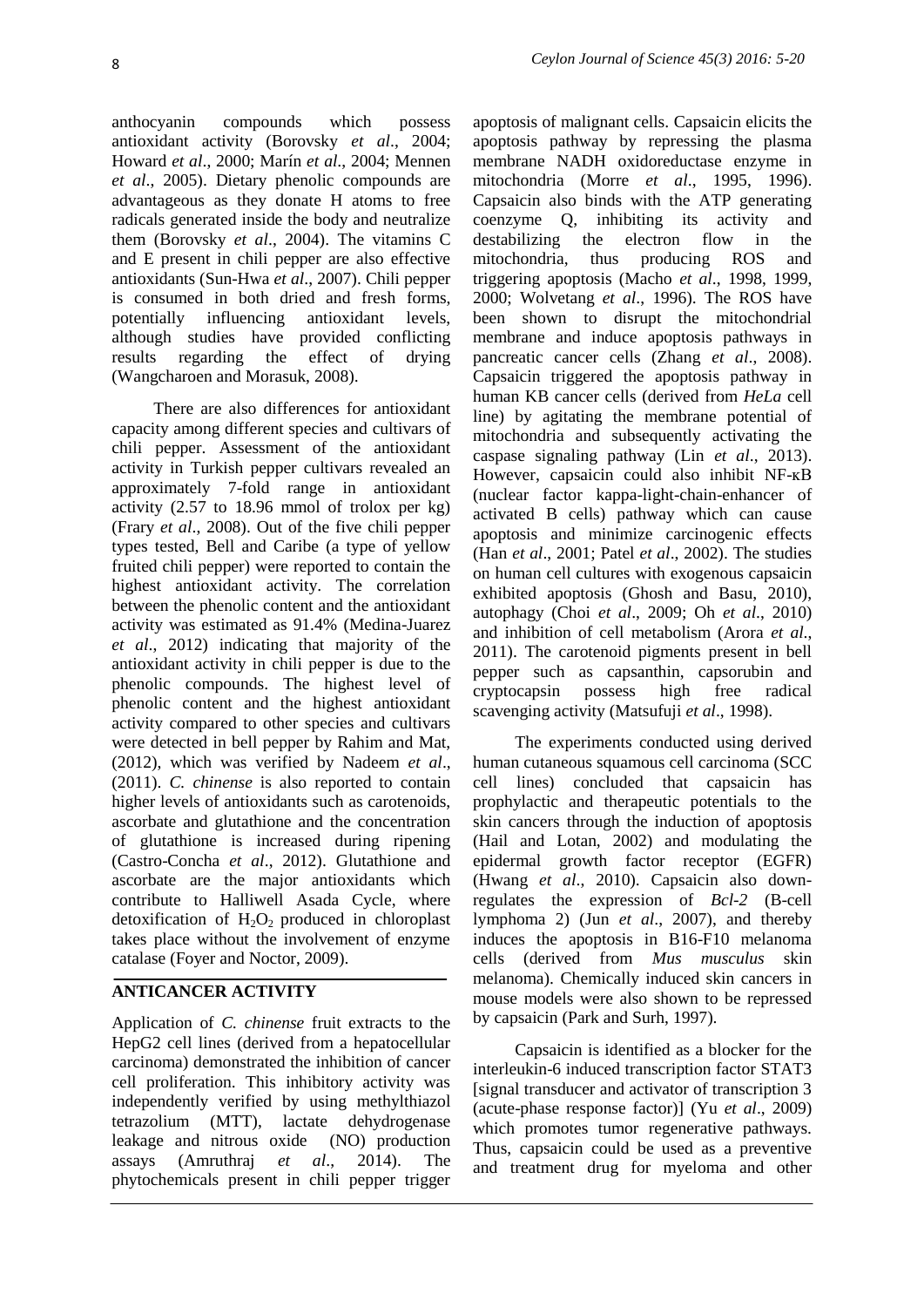cancers (Bhutani *et al*., 2007). *In vitro* studies using T-cell leukemia cell cultures have reported that capsaicin inhibits the growth of leukemia cells by degrading the TAX protein (human Tcell leukemia virus type 1 transcriptional transactivator) and increasing the NF-kB inhibitor alpha  $(K-B\alpha)$  which arrests the cell cycle and triggers apoptosis. This demonstrates the possibility of using capsaicin as a chemopreventive drug for leukemia (Zhang *et al*., 2003). Capsaicin is also known to induce the apoptosis pathway in leukemia cells through oxidative stress (Ito *et al*., 2004).

In glioma cancers of brain, capsaicin binds to the transient receptor potential vanilloid type I (TRPV I) receptor in glioma cells and induces apoptosis (Amantini *et al*., 2007). Gil and Kang, (2008) have also reported that capsaicin induces apoptosis in human glioma cells by downregulating *Bcl-2* expression. Capsaicin is also known to possess inhibitory effects against the numerous cancers in the digestive system. Capsaicin possesses anti carcinogenic activity against tongue cancers (Tanaka *et al*., 2002) by inducing apoptosis through the stimulation of the expression of caspase-3 and caspase-9 activities (Ip *et al*., 2012a). Wu *et al*., (2006) reported that capsaicin triggers apoptosis via activating caspase-3 and generating the ROS in CE 81T/VGH cells (derived from esophagus epidermoid carcinoma). It has also been reported that capsaicin heightened the expression of proto-oncogenes (such as *c-myc and c-Ha-ras*), which trigger the apoptosis pathway, and tumor suppressor gene *p53* in SNU-1 cell line (derived from human stomach cancer cell) (Kim *et al*., 1997). Jung *et al*., (2001) reported that capsaicin induces apoptosis by activating the caspase-3 and down-regulating the *Bcl-2* in hepatocarcinoma cells SK-Hep-1 human liver cell line (derived from the ascetic fluid of a patient with adenocarcinoma). In pancreatic cancer cells,

capsaicin also mediates ROS resulted mitochondrial damages and induces apoptosis.In colorectal cancer cells capsaicin is known to suppress the β-catenin dependent signaling pathway. Capsaicin restricts the expression of transcription factor 4 (TCF-4) and inhibits the interaction between β-catenin and TCF-4 suggesting the potential use of chili pepper as a treatment for colorectal cancers (Lee *et al*., 2012). Lee *et al*., (2010) also reported that capsaicin represses the cell proliferation in colorectal cancer cell lines.

The anticancer role of capsaicin is also observed in lung associated carcinoma. Capsaicin stabilizes the mitochondrial related enzymes in lungs which minimize the cancer risk induced by using benzopyrene in mouse models (Anandakumar *et al*., 2007). Jang *et al*., (1989) have reported that capsaicin reduces the risk of lung tumor development induced by polycyclic aromatic hydrocarbons. According to Brown *et al*., (2010) capsaicin can be used to treat human small cell lung cancer since it has antiproliferative activity in both cell culture experiments and mouse models by inhibiting the *E2F* (a family of transcription factor genesin higher eukaryotes) responses and proliferative gene expression which triggers the antiproliferative activity. The apoptosis inducing mechanisms in NPC cell lines (derived from human nasopharyngeal carcinoma) are reported in Ip *et al*., (2012b) and it was found that capsaicin induces endoplasmic reticulum stress, caspase-3 activation and mitochondrial depolarization. In addition capsaicin has an inhibitory activity against the development of prostate cancer by down-regulating the expression of prostate specific antigen (PSA) (Mori *et al*., 2006). The reported inhibitory effects of the capsaicinoids on diverse cancer cell lines are summarized in Table 1.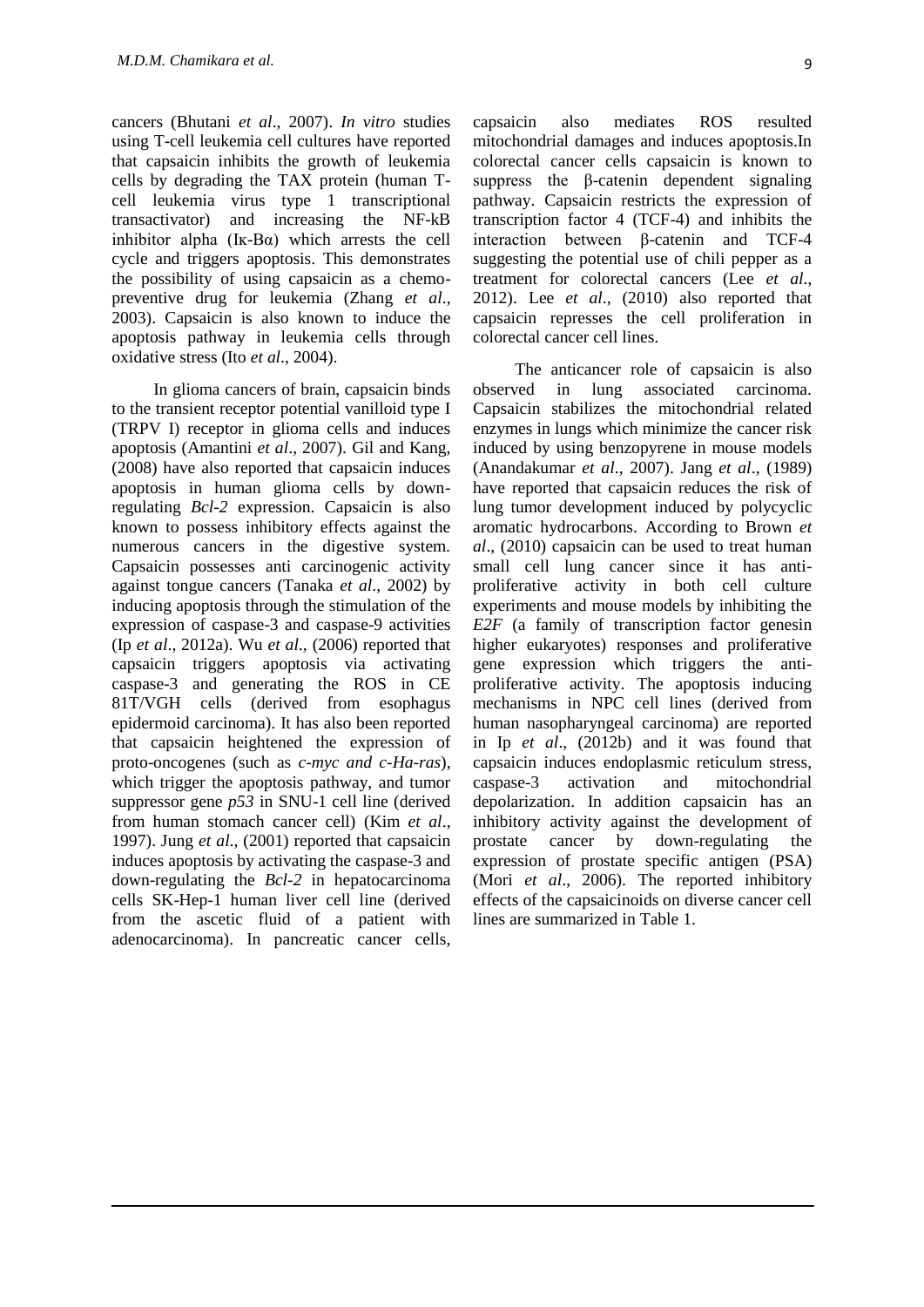| <b>Cancer</b>               | <b>Cell line</b>                                                                                                                      | <b>Effect/s</b>                                                                                                                    | Reference                    |
|-----------------------------|---------------------------------------------------------------------------------------------------------------------------------------|------------------------------------------------------------------------------------------------------------------------------------|------------------------------|
| Leukemia                    | HPB-ATL-T (adult T-cell leukemia)                                                                                                     | Inhibit growth.                                                                                                                    | Zhang et al., (2003)         |
|                             | NB4-PL (neuroblastoma promyelocytic leukemia) and                                                                                     | Induce apoptosis by oxidative stress.                                                                                              | Ito <i>et al.</i> , $(2004)$ |
|                             | Kasumi-1 (myeloid leukemia)                                                                                                           |                                                                                                                                    |                              |
|                             | HL-60 (human myelocytic leukemia)                                                                                                     | Induce apoptosis by caspase-3-dependent mechanism.                                                                                 | Tsou et al., (2006)          |
| Multiple myeloma            | U266 (human multiple myeloma) and MM.1S (immunoglobulin<br>A lambda myeloma)                                                          | Inhibit the tumorigenesis by blocking STAT3 [signal transducer and activator of<br>transcription 3 (acute-phase response factor)]. | Bhutani et al., (2007)       |
| Cutaneous cell<br>carcinoma | SRB-12 (scavenger receptor class B type 12 derived from an<br>epidermal lesion of a patient) and COLO 16 (squamous-cell<br>carcinoma) | Arrest cell cycle at G1 stage and induce apoptosis by mitochondrial<br>depolarization.                                             | Hail and Lotan, (2002)       |
| Glioma                      | A172 (human glioblastoma)                                                                                                             | Induce apoptosis by generating ROS.                                                                                                | Lee et al., (2000)           |
|                             | FLS (fibroblast-like synoviocyte) and FC1 (glioblastoma)                                                                              | Induce apoptosis by mitochondrial depolarization.                                                                                  | Amantini et al., (2007)      |
| Tongue cancer               | SCC-4 (squamous-cell carcinoma) human tongue cancer cells                                                                             | Induce apoptosis by mitochondria dependent and independent mechanisms                                                              | Ip et al., (2012a)           |
| Nasopharyngeal<br>carcinoma | NPC-TW 039 (human nasopharyngeal carcinoma)                                                                                           | Induce apoptosis by endoplasmic reticulum stress and mitochondrial<br>depolarization.                                              | Ip et al., $(2012b)$         |
| Esophageal<br>carcinoma     | CE 81T/VGH (human esophagus epidermoid carcinoma)                                                                                     | Arrest cell cycle at G0-G1 phase.                                                                                                  | Wu et al., (2006)            |
| Gastric cancer              | SNU-1. NIH/3T3 (a Korean stomach cancer)                                                                                              | Alter the expression of tumor forming genes and induce the apoptosis.                                                              | Kim et al., (1997)           |
| Pancreatic cancer           | AsPC-1 and BxPC-3 (human pancreatic cancer)                                                                                           | Induce apoptosis by generating ROS.                                                                                                | Zhang et al., (2008)         |
|                             |                                                                                                                                       | Induce apoptosis by oxidative stress and mitochondrial damage.                                                                     | Pramanik et al., (2011)      |
| Hepato carcinoma            | SK-Hep-1 (sloan kettering hepatocarcinoma)                                                                                            | Induce apoptosis by caspase-3-dependent mechanism.                                                                                 | Jung et al., (2001)          |
|                             | HepG2 (human hepatoma)                                                                                                                | Induce apoptosis by ROS disruption.                                                                                                | Huang et al., (2009)         |
| Colon carcinoma             | HT-29 (human colon cancer)                                                                                                            | Induce apoptosis by activating the peroxisome proliferator-activated receptor<br>gamma.                                            | Kim et al., (2004)           |
|                             | Colo 205 (human colon cancer)                                                                                                         | Induce apoptosis by caspase-8 dependent mechanism.                                                                                 | Lu et al., (2010)            |
| Lung cancer                 | NCI-H69, NCI-H82 (small cell lung cancer)                                                                                             | Arrest cell cycle at G1.                                                                                                           | Brown et al., (2010)         |
| <b>Breast cancer</b>        | MCF-7 (Michigan Cancer Foundation-7) (human breast cancer)                                                                            | Induce apoptosis by caspase-independent pathway.                                                                                   | Chou et al., (2009)          |
|                             | MCF-7 (Michigan Cancer Foundation-7), T47D, BT-474,                                                                                   | Arrest cell cycle and induce apoptosis by altering the EGFR/HER-2 pathway.                                                         | Thoennissen et al.,          |
|                             | SKBR-3 and MDA-MB231 (breast cancer)                                                                                                  |                                                                                                                                    | (2010)                       |
| Prostate cancer             | LNCaP (lymph node carcinoma of the prostate), PC-3 and DU-                                                                            | Confer anti- proliferative activity by downregulating PSA.                                                                         | Mori et al., (2006)          |
|                             | 145 (prostate cancer)                                                                                                                 |                                                                                                                                    |                              |
|                             | PC-3 (prostate cancer)                                                                                                                | Induce apoptosis by ROS generation.                                                                                                | Sanchez et al., (2007)       |
| Human KB<br>carcinoma       | KB (derived from HeLa cell line)                                                                                                      | Arrest cell cycle at G2/M phase and induce apoptosis.                                                                              | Lin et al., (2013)           |

**Table 1:** The inhibitory effects of capsaicinoids on diverse cell lines mimicking the anticancer activity.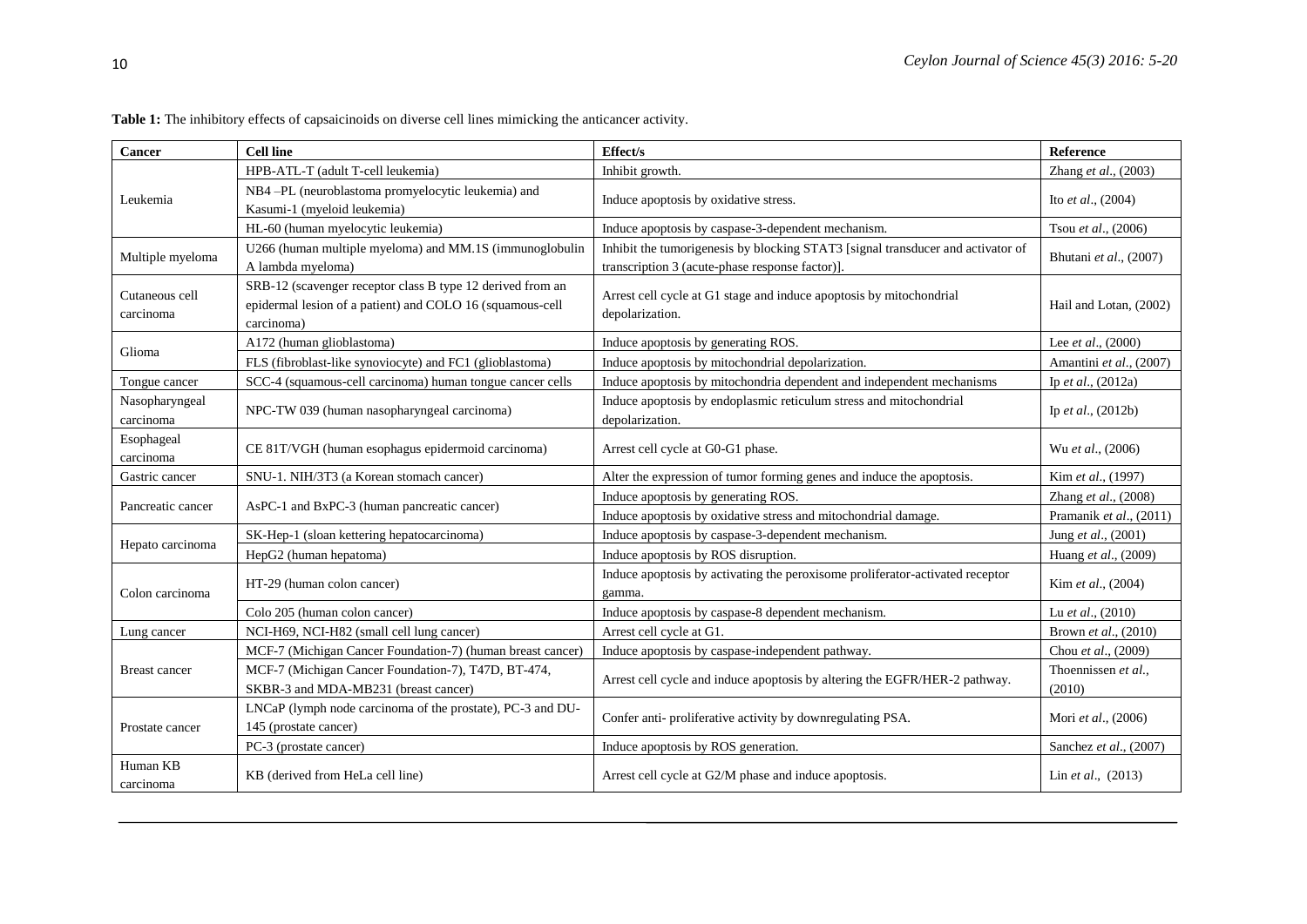#### **ANTI-INFLAMMATORY AND PAIN RELIEVING ACTIVITIES**

Chili pepper extracts contain anti-inflammatory (Kim *et al*., 2003; Lee *et al*., 2005) and antiallergic properties (Lee *et al*., 2005). Out of the numerous phytochemicals in chili pepper, capsaicin is reported mainly to confer the antiinflammatory activity (Kim *et al*., 2003) but the colour pigment anthocyanin has also been reported to possess significant anti-inflammatory activity (Wang *et al*., 1999). Capsaicin overwhelmed the obesity induced inflammatory responses from macrophages in adipose tissue (Kang *et al*., 2007) indicating the potential applications as an analgesic. Inhibition of the expression of pro-inflammatory cytokines such as tumor necrosis factor- $\alpha$  (TNF- $\alpha$ ) and interleukin 1β (IL-1β) by capsaicin reduces the inflammatory responses induced by antigens (Spiller *et al*., 2008). It was also found that antiinflammatory activity was not triggered by vanilloid receptor-1 but by inhibiting the IkB-a, which degrades the lipopolysaccharide stimulated peritoneal macrophages (Kim *et al*., 2003). Capsaicin and nordihydrocapsiate (a type of capsinoid) inhibit the early T cell activation events such as NF-ĸB activation (Sancho *et al*., 2002). Capsaicin can be used to treat rheumatoid arthritis, osteoarthritis and peripheral arthritis (Cordell and Araujo, 1993) as it reduces the inflammatory heat. It can be used to relieve the pain from noxious chemical hyperalgesia as well (Arora *et al*., 2011; Fraenkel *et al*., 2004) because it has an ability to control the secretion of neurotransmitter relating to the pain (Lynn, 1990). The analgesic activity of capsaicin can be used to minimize neuropathic pain conditions (Sindrup and Jensen, 1999). When recovering from cancer treatments, capsaicin can be used as a temporary pain relieving agent for oral mucositis which results from chemo and radiation therapies (Berger *et al*., 1995). Cruz, (2004) reported that capsaicin can reduce the bladder pain associated with patients who have hypersensitive disorders.

## **ANTIDIABETIC/ANTIHYPERGLYCEMIC ACTIVITIES**

It is estimated that by 2025, the number of diabetic patients in the world could go up to 300 million (Sy *et al*., 2005) and therefore more efficient and economical treatments are needed. Chili pepper, with a significant potential as a candidate plant for new drugs, has shown to possess promising antidiabetic activity (Okumura *et al*., 2012) as it contains inhibitors for αamylase and  $\alpha$ -glucosidase which are required for the degradation of polysaccharides and disaccharides. Chili pepper is also reported to lower the absorption of D-glucose in the intestine, thus it can be used to control carbohydrate digestion and post-prandial glucose level rise (Kwon *et al*., 2007) (reviewed in Adefegha and Oboh, 2013). The effect of capsaicin on carbohydrate metabolism in exercising and resting states were determined using human subjects and it was found that capsaicin increases the plasma epinephrine and norepinephrine by increasing  $O<sub>2</sub>$  consumption. This implies an increase of carbohydrate oxidation due to capsaicin (Lim *et al*., 1997). Domotor *et al*., (2006) further confirmed using human subjects, that capsaicin increases the glucose adsorption and increases the level of blood glucagon concentration. The obesity induced insulin resistance which is a metabolic disorder that can be minimized by using capsaicin reducing the risk of having type-2 diabetes in the future. Capsaicin alters the gene expression, lessens the glucose intolerance (hyperglycemia) and reduces the fasting glucose levels in mouse models (Kang *et al*., 2010). Capsaicin is known to increase the rate of carbohydrate metabolism in human subjects and in addition, the rat models were used to gain a deep insight on the antidiabetic effects of chili pepper. Administration of chili pepper to rats reduces blood glucose levels (Magied *et al*., 2014; Okumura *et al*., 2012) through the induction of thermogenesis reactions such as lipid and glucose metabolism leading to the lowering of fatty acid storage in the body. Induction of thermogenesis reactions are achieved by activating the sympathetic nervous system which promotes thermogenesis reactions (Okumura *et al*., 2012). *C. frutescence* is always a center of attraction in this regard as it was shown to increase the blood insulin level in type-2 diabetes of rats (Islam and Choi, 2008). Furthermore *C. frutescence* was found to increase the affinity of insulin towards its receptor (glucose) implying the potential of using chili pepper as a treatment for diabetes (Anthony *et al*., 2013; Patel *et al*., 2012).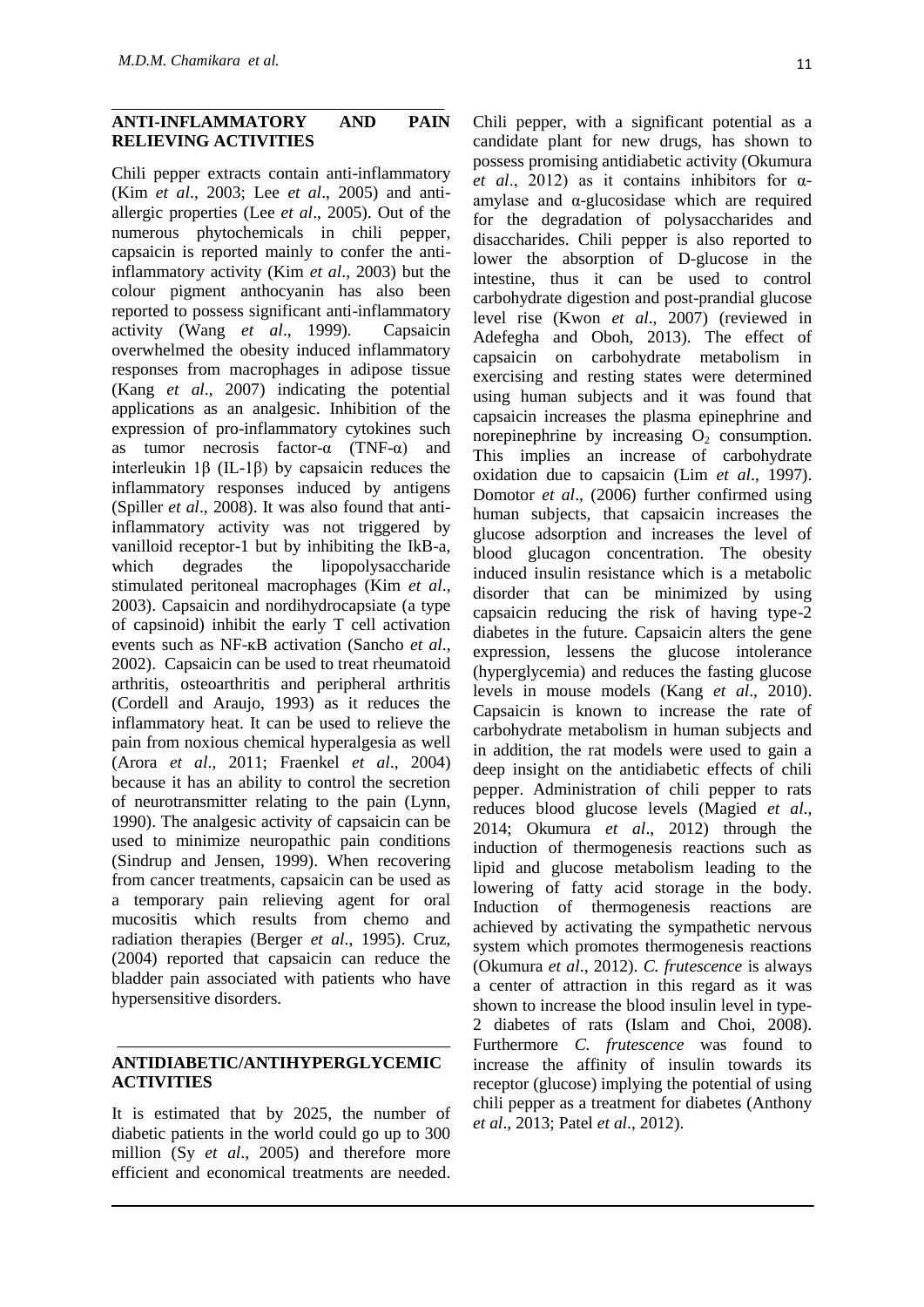## **ANTICHOLESTEREMIC ACTIVITY AND THE EFFECTS ON LIPID METABOLISM**

Chili pepper is reported to possess hypocholesteremic and hypolipidemic activities, thus it can be used to treat and prevent cardiovascular diseases (Kempaiah and Srinivasan, 2002; Srinivasan *et al*., 2004). Capsaicin can induce the thermogenesis and lipid metabolism pathways (Ahuja *et al*., 2006) by inhibiting the fatty acid storage in the body (Okumura *et al*., 2012; Yoshioka *et al*., 1998) showing its potential to use as a treatment to control obesity. Capsaicin stimulates catecholamine secretion leading to the release of β3 adrenergic stimulation which generates thermogenesis reaction (Kawada *et al*., 1986; Jimenez *et al*., 2002; Watanabe *et al*., 1987). Capsaicin specifically alters the lipid metabolism by lipid oxidation of the high fat diets in the gastrointestinal tract. Kempaiah *et al*., (2005) reported that capsaicin inhibits low density lipoprotein oxidation induced by copper (*in vitro*) and ferrous (*in vivo*) ions. Ahuja *et al*., (2006) reported that capsaicin and dihydrocapsaicin inhibit the copper-induced serum lipoprotein oxidation. Capsaicin has proven protective effects on hepatic lipid peroxidation in rats (Kempaiah *et al*., 2005). Another study on rats revealed that administering chili pepper along with high fat diet affects HDL and LDL cholesterol, total glyceroids and total lipid contents, and thereby reduces serum cholesterols significantly compared to that of control treatments (Magied *et al*., 2014). Similarly, the serum lipoprotein content was reported to be reduced in human subjects who had daily chili pepper diets (Ahuja and Ball, 2006). Chili pepper can be used to control lipid oxidation since it possesses higher antioxidant activity than most of the other vegetables (Embuscado, 2015). Experiments with human subjects also have shown that dietary capsaicin induces abdominal fat loss by increasing fat oxidation (Snitker *et al*., 2009). Further studies with human subjects with higher Body Mass Index (BMI) demonstrated that consumption of capsaicinoids increased fat oxidation rate and energy expenditure in the body, suggesting it may be valuable to facilitate reduction in BMI (Inoue *et al*., 2007).

## **ANTICLOTTING EFFECT**

The phytochemicals present in chili pepper have proven healing effects on cardiovascular diseases

in rodents (Ogunlade *et al*., 2012). Experiments conducted using rat models suggested that chili pepper can reduce the risk of cardiovascular diseases and arthritis (Kritchevsky, 1992). Capsaicin was shown to inhibit platelet aggregation (Adams, 2009; Hogaboam and Wallace, 1991) by stabilizing the membranes of red blood cells via interfering with the enzyme phospholipase A2 (PLA2) (Wang *et al*., 1984). Mouse model studies revealed that capsaicin, which inhibits platelet formation by inhibiting the clotting factors VIII: C and IX (Adams *et al*., 2009), is more effective than aspirin in averting the acute pulmonary thromboembolism (Wang *et al*., 1985). Therefore, capsaicin may have the potential to be developed as a therapeutic and preventive agent of cardiovascular diseases.

# **ANTIMICROBIAL ACTIVITY**

Herbal materials have long been appreciated because of their proven antimicrobial effects (Alavijeh *et al*., 2012). In addition to the use of chili pepper as a spice, it has been widely used as an agent to preserve food (Omolo *et al*., 2014). The antimicrobial activity of the compounds present in *Capsicum* species were reported in many studies (Careaga *et al*., 2003; Cichewicz and Thorpe, 1996; Omolo *et al*., 2014). In addition to the pungency related phytochemicals, the pigment anthocyanin in chili pepper also possesses antimicrobial activity (Zhao *et al*., 2009). The antibacterial activities of chili pepper were reported against the noxious pathogens *Bacillus cereus*, *B. subtilis*, *Clostridium sporogenes*, *C. tetani*, *Streptococcus pyogenes* (Cichewicz and Thorpe, 1996), *Staphylococcus aureus* (Molina-Torres *et al*., 1999), *Escherichia coli*, *Pseudomonas aeruginosa*, *Sarcina lutea*, *Candida albicans* (Soetarno *et al*., 1997) and *Vibrio cholera* (Chatterjee *et al*., 2010). The bactericidal activity of capsaicin against the gastric pathogen *Helicobacter pyroli* was evaluated and the minimum inhibitory concentration (MIC) was found to be 10 μg/ml (Jones *et al*., 1997) and confirmed by Zeyrek and Oguz, (2005). Similarly MIC values of 25 μg/ml against *B. subtilis*, 200-300 μg/ml against *E. coli* (Molina-Torres *et al*., 1999), 15 µl/g against *Salmonella typhimurium* and5-15 µl/g against *P. aeruginosa* (Careaga *et al*., 2003) were reported. Capsaicin also possesses inhibitory activity against numerous antibiotic resistant microbial strains (Zeyrek *and* Oguz, 2005). The acetonitrile extracts of phytochemicals chrysoeriol,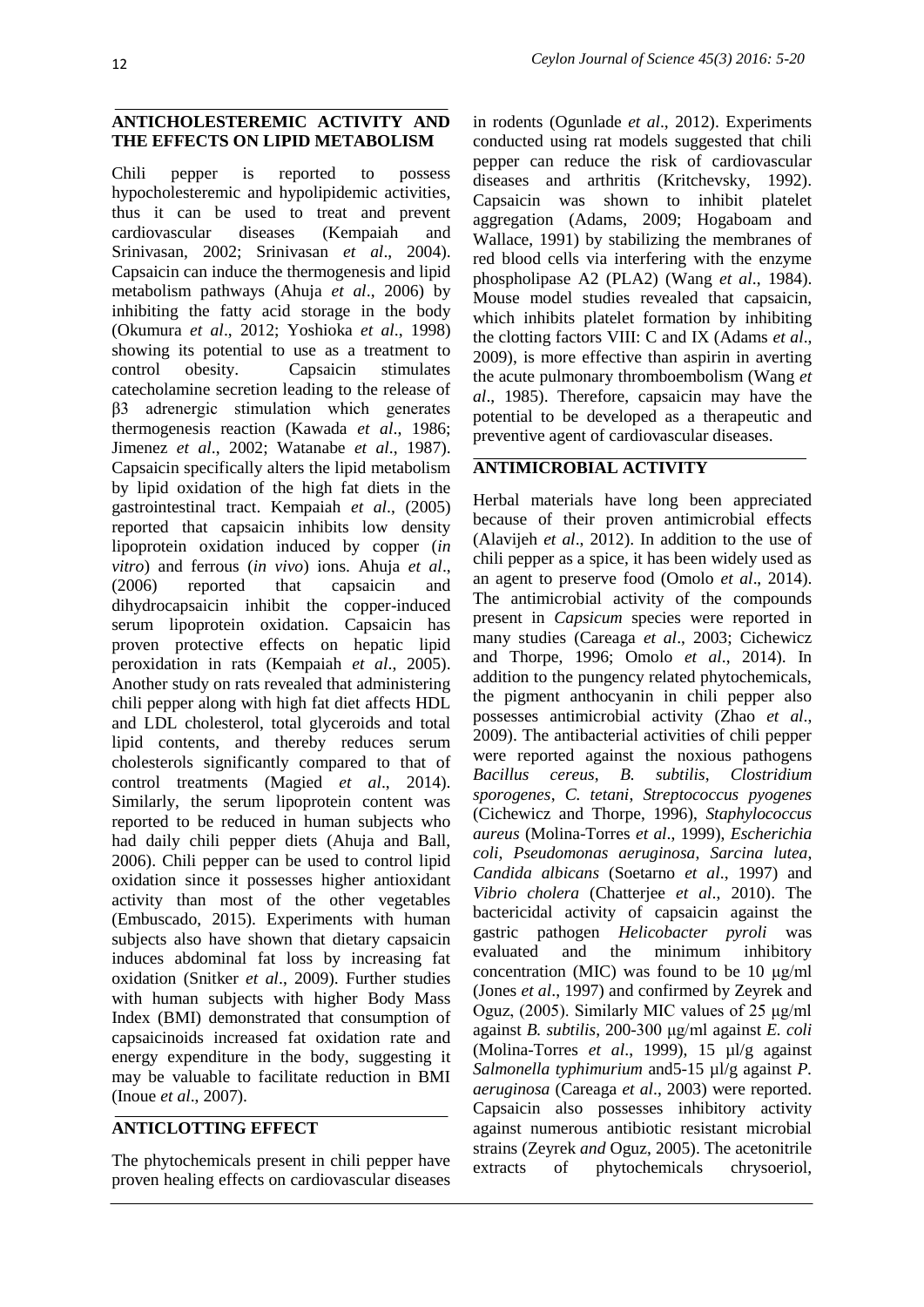dihydrocapsaicin and capsaicin from *C. frutescence* were found to have antimicrobial activity against *Enterococcus faecalis*, *B. subtillis*, *S. aureus*, *P. aeruginosa*, *Klebsiella pneumoniae*, *E. coli* and *C. albicans* (Nascimento *et al.,* 2014). The mechanism of antimicrobial activity of capsaicin was evaluated through DNA microarray technology and it was found that capsaicin has a toxic effect against yeast cells and induces their pleiotrophic drug resistance network which expresses genes related to osmotic stress and membrane biosynthesis (Kurita *et al*., 2002).

## **OTHER MISCELLANEOUS MEDICINAL VALUES**

It has long been believed that chili pepper promotes proper functioning and good health of digestive tract. Capsaicin stimulates the secretion of saliva and gastric juice which is vital for efficient digestion of food and to overcome gastrointestinal abnormalities (Bosland, 1996). Capsaicin also increases the gastric blood flow by inducing the gastric sub mucosal arteriolar dilation (Chen *et al*., 1992) which is important for efficient food absorption. Zeyrek and Oguz, (2005) reported that capsaicin inhibits the growth of *H. pylori*, hence chili pepper may have value as a treatment for ulcers in the stomach and duodenum. Chili pepper exhibited gastric ulcer protective activity (Das *et al*., 2008) and capsaicin provided hepato-protective activity as it promoted recovery from CCl<sub>4</sub> induced liver injuries in rat (Hassan *et al*., 2012). Finally, ripe red chili pepper has shown inhibitory activity against the angiotensin-1 converting enzyme which increases blood pressure, suggesting that chili pepper has anti-hypertension activity (Ranilla *et al*., 2010).

## **CONCLUSION**

The phytochemicals present in chili pepper such as capsaicin have the potential to provide numerous medicinal benefits. It is clear that, ethno-medicinal applications reported in the historical records are supported by the latest findings on the medicinal properties of chili pepper. The anticancer activity is conferred through the inhibition of cancer proliferation, induction of apoptosis and detention of cell cycle. These activities were confirmed using animal models and human cancer cell lines. In addition, analgesic, antihyperglycemic, antibacterial and antifungal effects of chili

pepper were also reported. The healing effects of chili pepper on other disease conditions such as strokes, hypercholesterolemia, aging, obesity, and ulcers associated with the digestive tract were well studied. The underlying phytochemicals and their associated molecular pathways have been characterized to show the mechanisms of action. The inter-genera diversity of the medicinal properties have been studied though mainly limited to the fruits of two main species, *C*. *annuum* and *C*. *frutescenc*e and, the famous cultivar bell pepper which is also a *C. annuum*. Further studies are essential to explore and characterize more efficient bio-active compounds from the underutilized *Capsicum* spp. in diverse geographical locations. The wealth of information that is currently available regarding the medicinal properties of chili pepper can be used to develop novel drugs to combat cancers and other important ailments mentioned.

## **REFERENCES**

- Adams, M.J. (2009). Effect of capsaicin and dihydrocapsaicin on *in vitro* blood coagulation and platelet aggregation. *Thrombosis Research.* **124**: 721-723.
- Adefegha, S.A. and Oboh, G. (2013). Phytochemistry and mode of action of some tropical spices in the management of type-2 diabetes and hypertension. *African Journal of Pharmacy and Pharmacology.*  **7**: 332-346.
- Ahuja, K.D. and Ball, M.J. (2006). Effects of daily ingestion of chilli on serum lipoprotein oxidation in adult men and women. *British Journal of Nutrition.* **96**: 239-242.
- Ahuja, K.D., Kunde, D.A., Ball, M.J. and Geraghty, D.P. (2006). Effects of capsaicin, dihydrocapsaicin, and curcumin on copperinduced oxidation of human serum lipids. *Journal of Agricultural and Food Chemistry.* **54**: 6436- 6439.
- Alavijeh, P.K., Alavijeh, P.K. and Sharma, D. (2012). A study of antimicrobial activity of few medicinal herbs. *Asian Journal of Plant Science and Research.* **2**: 496-502.
- Amantini, C., Mosca, M., Nabissi, M., Lucciarini, R., Caprodossi, S., Arcella, A., Giangaspero, F. and Santoni, G. (2007). Capsaicin-induced apoptosis of glioma cells is mediated by TRPV1 vanilloid receptor and requires p38 MAPK activation. *Journal of Neurochemistry.* **102**: 977-990.
- Amruthraj, N.J., Raj, J.P.P., Saravanan, S. and Lebel, A. (2014). *In vitro* studies on anticancer activity of capsaicinoids from *capsicum chinense* against human hepatocellular carcinoma cells.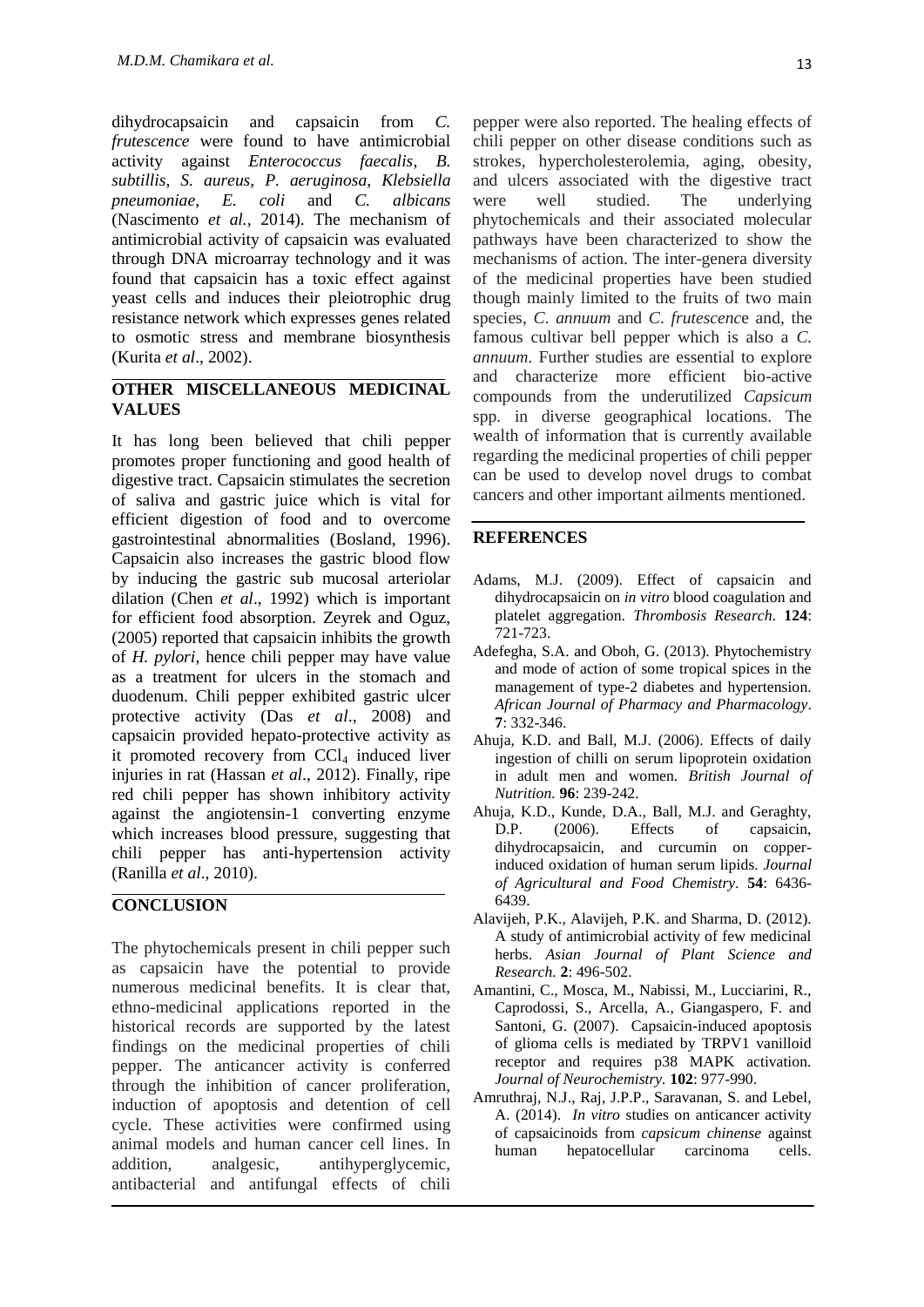*International Journal of Pharmacy and Pharmaceutical Sciences.* **6**: 254-558.

- Anandakumar, P., Kamaraj, S., Jagan, S., Ramakrishnan, G., Vinodhkumar, R. and Devaki, T. (2007). Stabilization of pulmonary mitochondrial enzyme system by capsaicin during benzo (a) pyrene induced experimental lung cancer. *Biomed Pharmacotherapy.* **62**: 390-394.
- Anthony, O.E., Ese, A.C. and Lawrence, E.O. (2013). Regulated effects of *Capsicum frutescens* supplemented diet (C.F.S.D) on fasting blood glucose level, biochemical parameters and body weight in alloxan induced diabetic wistar rats. *British Journal of Pharmaceutical Research.* **3**: 496-507.
- Arora, R., Gill, N.S., Chauhan, G. and Rana, A.C. (2011). An overview about versatile molecule Capsaicin. *International Journal of Pharmaceutical Sciences and Drug Research.* **3**: 280-286.
- Baruah, S., Zaman, M.K., Rajbongshi, P. and Das S. (2014). A review on recent researches on *Bhut jolokia* and pharmacological activity of Capsaicin. *International Journal of Pharmaceutical Sciences Review and Research.* **15**: 89-94.
- Berger, A., Henderson, M., Nadoolman, W., Duffy, V., Cooper, D., Sabersli, L. and Bartoshuk, L. (1995). Oral capsaicin provides temporary relief for oral mucositis pain secondary to chemotherapy/radiation therapy. *Journal of Pain and Symptom Management.* **10**: 243-248.
- Bhagowati, R.R. and Chankija, S. (2009). Genetic variability and traditional practices in Naga King Chilli landraces of Nagaland. *Asian Agri-History.* **3**: 171-180.
- Bhutani, M., Pathak, A.K., Nair, A.S., Kunnumakkara, A.B., Guha, S., Sethi, G. and Aggarwal, B.B. (2007). Capsaicin is a novel blocker of constitutive and Interleukin-6 inducible STAT3 activation. *Cancer Therapy: Preclinical.* **13**: 3024-3032.
- Bijttebier, S., Zhani, K., D"Hondt, E., Noten, B., Hermans, N., Apers, S. and Voorspoels, S. (2014). Generic characterization of apolar metabolites in red chili peppers (*Capsicum frutescens* L.) by orbitrap mass spectrometry. *Journal of Agriculture and Food Chemistry.* **62**: 4812-4831.
- Borovsky, Y., Oren-Shamir, M., Ovadia, R., De Jong, W. and Paran I. (2004). The A locus that controls anthocyanin accumulation in pepper encodes a MYB transcription factor homologous to Anthocyanin2 of Petunia. *Theoretical and Applied Genetics.* **109**: 23-29.
- Bosland, P.W. (1996). Capsicum: innovative uses of an ancient crop. In: J Janick (Eds.), *Progress in New crops*, ASHS press, Arlington, Virginia, USA Pp.479-487.
- Bosland, P.W. and Baral, J.B. (2007). "Bhut Jolokia"- The world"s hottest known chili pepper is a

putative naturally occurring interspecific hybrid. *Hort Science.* **42**: 222-224.

- Brown, K.C., Witte, T.R., Hardman, W.E., Luo, H., Chen, Y.C., Carpenter, A.B., Lau, J.K. and Dasgupta, P. (2010). Capsaicin displays antiproliferative activity against human small cell lung cancer in cell culture and nude mice models via the E2F pathway. *Public Library of Science ONE* **5**: e10243.
- Cao, S., Chen, H., Xiang, S., Hong, J., Weng, L., Zhu, H. and Liu, Q. (2015). Anti-Cancer effects and mechanisms of capsaicin in chili peppers. *American Journal of Plant Sciences.* **6**: 3075- 3081.
- Careaga, M., Fernández, E., Dorantes, L., Mota, L., Jaramillo, M.E. and Hernandez-Sanchez, H. (2003). Antibacterial activity of *Capsicum* extract against *Salmonella typhimurium* and *Pseudomonas aeruginosa* inoculated in raw beef meat. *International Journal of Food Microbiology.* **83**: 331-335.
- Castro-Concha, L.A., Canche-Chuc, I. and Miranda-Ham, M.D.L. (2012). Determination of antioxidants in fruit tissues from three accessions of habanero pepper (*Capsicum chinense* Jacq.). *Journal of the Mexican Chemical Society.* **56**: 15- 18.
- Chatterjee, S., Asakura, M., Chowdhury, N., Neogi, S.B., Sugimoto, N., Haldar, S., Awasthi, S.P., Hinenoya, A., Aoki, S. and Yamasaki, S. (2010). Capsaicin, a potential inhibitor of cholera toxin production in *Vibrio cholera*. *FEMS Microbiology Letters.* **306**: 54-60.
- Chen, R.Y., Li, D.S. and Guth, P.H. (1992). Role of calcitonin gene-related peptide in capsaicininduced gastric submucosal arteriolar dilation*. American Journal of Physiology.* **262**: H1350- H1355.
- Choi, C.H., Jung, Y.K. and Oh, S. (2009). Selective induction of catalase mediated autophagy by dihydrocapsaicin in lung cell lines. *Free Radical Biology and Medicine.* **49**: 245-257.
- Chou, C.C., Wu, Y.C., Wang, Y.F., Chou, M.J., Kuo, S.J. and Chen, D.R. (2009). Capsaicin-induced apoptosis in human breast cancer MCF-7 cells through caspase independent pathway. *Oncology Reports.* **21**: 665-671.
- Chu, Y.F., Sun, J., Wu, X. and Liu, R.H. (2002). Antioxidant and antiproliferative activities of common vegetables. *Journal of Agriculture and Food Chemistry.* **50**: 6910-6916.
- Chung, S.Y., Sung, M.K., Kim, N.H., Jang, J.O. and Go, E.J. (2005). P-glycoprotein by natural products in human breast cancer cells. *Archives of Pharmacal Research.* **28**: 823-828.
- Cichewicz, R.H. and Thorpe, P.A. (1996). The antimicrobial properties of chili peppers (*Capsicum* species) and their uses in Mayan medicine. *Journal of Ethnopharmacology.* **52**: 61- 70.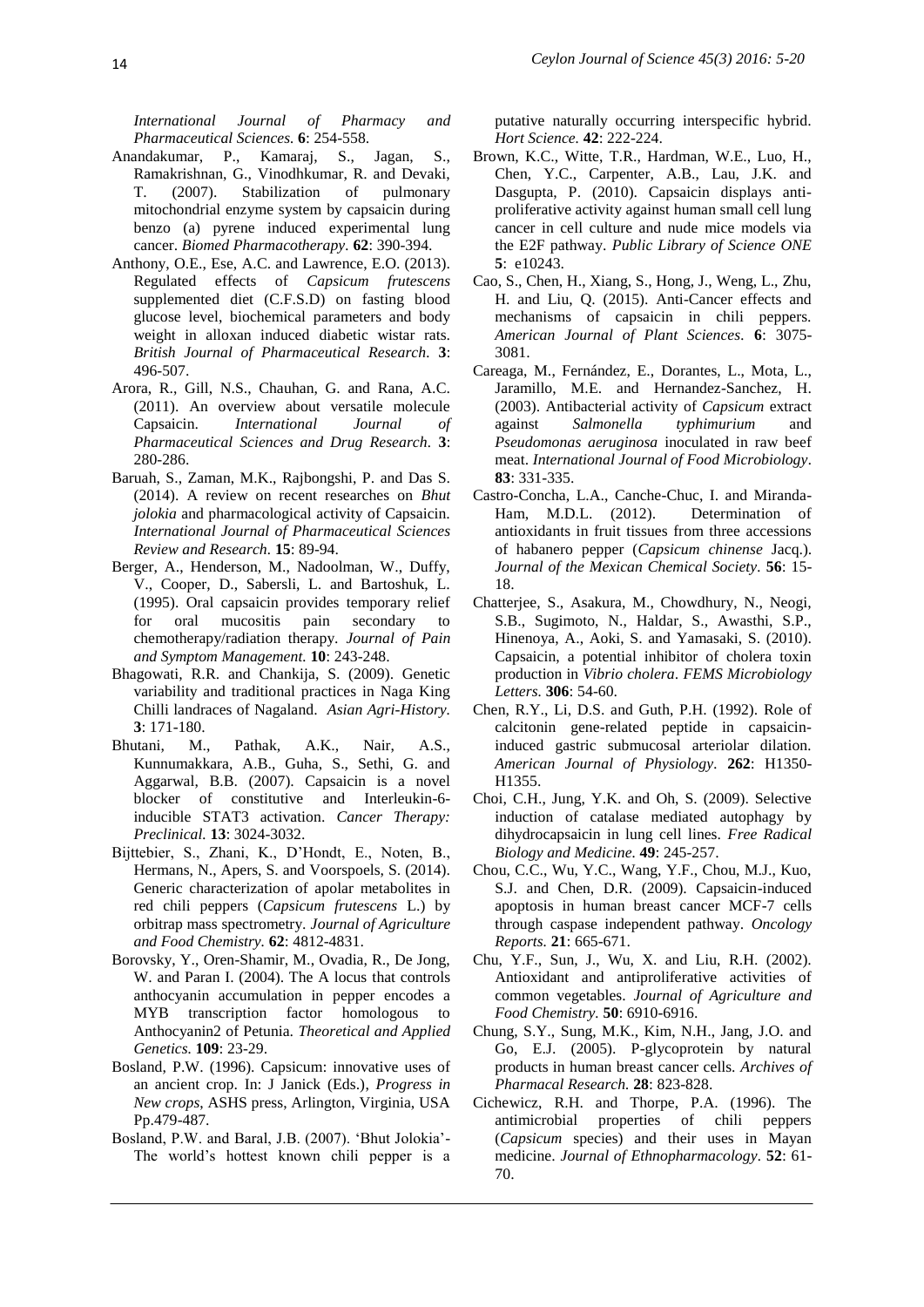- Cordell, G.A. and Araujo, O.E. (1993). Capsaicin: identification, nomenclature, and pharmacotherapy. *Annals of Pharmacotherapy.* **27**: 330-336.
- Cruz, F. (2004). Mechanisms involved in new therapies for overactive bladder. *Urology.* **63**: 65- 73.
- Das, S., Deka, S. and Gohain, K. (2008). A preclinical study on gastric ulcer protective activity of world"s hottest chilli *Capsicum frutenscenes*. *Journal of Clinical and Diagnostic Research.* **2**: 1024-1027.
- Deorani, S.C. and Sarma, G.D. (2007). Medicinal plants of Nagaland. *Bishen Singh/Mahendra Pal Singh, Dehradun. India*. p.71
- Domotor, A., Szolcsányi, J. and Mózsik, G. (2006). Capsaicin and glucose absorption and utilization in healthy human subjects. *European Journal of Pharmacology* **534**: 280-283.
- Durucasu, I. and Tokusoglu, O. (2007). Effect of grilling on luteolin  $(3', 4', 5, 7$ tetrahydroxyflavone) content in sweet green bell pepper (*Capsicum annum*). *Pakistan Journal of Biological Sciences.* **10**: 3410-3414.
- Embuscado, M.E. (2015). Spices and herbs: Natural sources of antioxidants – a mini review. *Journal of Functional Foods.* dx.doi.org/10.1016/ j.jff.2015.03.005.
- Emmanuel-Ikpeme, C., Henry, P. and Okiri, O.A. (2014). Comparative evaluation of the nutritional, phytochemical and microbiological quality of three pepper varieties. *Journal of Food and Nutrition Sciences.* **2**: 74-80.
- Food and Agriculture Organization (FAO). *Food and Agriculture Organization of the United States*. Available from: http://www.fao.org/home/en. (Accessed on August 01, 2015).
- Foyer, C.H. and Noctor, G. (2009). Redox regulation in photosynthetic organisms: signaling, acclimation, and practical implications. *Antioxidants & Redox Signaling.* **11**: 861-905.
- Fraenkel, L., Bogardus, S.T., Concato, J. and Wittink, D.R. (2004). Treatment options in knee osteoarthritis: the patient's perspective. *Archives of Internal Medicine.* **164**: 1299-1304.
- Frary, A., Keceli, M.A., Okmen, B., Sigva, H.O., Yemenicioglu, A. and Doganlar, S. (2008). Water-soluble antioxidant potential of turkish pepper cultivars. *Hort Science.* **43**: 631-636.
- Ghosh, A.K. and Basu, S., (2010). Fas-associated factor 1 is a negative regulator in capsaicin induced cancer cell apoptosis. *Cancer Letters* **287**: 142-149.
- Gil, Y. and Kang, M. (2008). Capsaicin induces apoptosis and terminal differentiation in human glioma A172 cells. *Life Sciences.* **82**: 997-1003.
- Giuffrida, D., Dugo, P., Torre, P., Bignardi, C., Cavazza, A., Corradini,C., and Dugo, G. (2013). Characterization of 12 *Capsicum* varieties by evaluation of their carotenoid profile and

pungency determination. *Food Chemistry.* **140**: 794-802.

- Hail, N. and Lotan, R. (2002). Examining the role of mitochondrial respiration in vanilloid-induced apoptosis. *Journal of the National Cancer Institute.* **94**: 1281-1292.
- Halliwell, B. (2006). Reactive species and antioxidants. Redox biology is a fundamental theme of aerobic life. *Plant Physiology.* **141**: 312- 322.
- Han, S.S., Keum, Y.S., Seo, H.J., Chun, K.S., Lee, S.S. and Surh, Y.J. (2001). Capsaicin suppresses phorbol esterinduced activation of NF-κB/Rel and AP-1 transcription factors in mouse epidermis. *Cancer Letters.* **164**: 119-126.
- Hassan, M.H., Edfawy, M., Mansour, A. and Hamed, A.A. (2012). Antioxidant and antiapoptotic effects of capsaicin against carbon tetrachlorideinduced hepatotoxicity in rats. *Toxicology and Health.* **28**: 428-438.
- Hogaboam, C.M. and Wallace, J.L. (1991). Inhibition of platelet aggregation by capsaicin. An effect unrelated to actions on sensory afferent neurons. *European Journal of Pharmacology.* **202**: 129- 131.
- Howard, L.R., Talcott, S.T., Brenes, C.H. and Villalon, B. (2000). Changes in phytochemical and antioxidant activity of selected pepper cultivars (*Capsicum* species) as influenced by maturity. *Journal of Agricultural and Food Chemistry.* **48**: 1713-1720.
- Huang, S.P., Chen, J.C., Wu, C.C., Chen, C.T., Tang, N.Y., Ho, Y.T., Lo, C., Lin, J.P., Chung, J.G. and Lin, J.G. (2009). Capsaicin-induced apoptosis in human hepatoma HepG2 cells. *Anticancer Research.* **29**: 165-174.
- Hwang, M.K., Bode, A.M., Byun, S., Song, N.R., Lee, H.J. and Dong, Z. (2010). Cocarcinogenic effect of Capsaicin involves activation of EGFR signaling but not TRPV1*. Therapeutics, Targets, and Chemical Biology.* DOI: 10.1158/0008- 5472.CAN-09–4393
- Inoue, N., Matsunaga, Y., Satoh, H. and Takahashi, M. (2007). Enhanced energy expenditure and fat oxidation in humans with high BMI scores by the ingestion of novel and non-pungent capsaicin analogues (Capsaicinoids). *Bioscience, Biotechnology, and Biochemistry.* **71**: 380-389.
- Ip, S.W., Lan, S.H., Huang, A.C., Yang, J.S., Chen, Y.Y., Huang, H.Y., Lin, Z.P., Hsu, Y.M., Yang, M.D., Chiu, C.F. and Chung, J.G. (2012a). Capsaicin induces apoptosis in SCC-4 human tongue cancer cells through mitochondriadependent and -independent pathways. *Environmental Toxicology.* **27**: 332-341.
- Ip, S.W., Lan, S.H., Lu, H.F., Huang, A.C., Yang, J.S., Lin, J.P., Huang, H.Y., Lien, J.C., Ho, C.C., Chiu, C.F., Wood, W.G. and Chung, J.G. (2012b). Capsaicin mediates apoptosis in human nasopharyngeal carcinoma NPC-TW 039 cells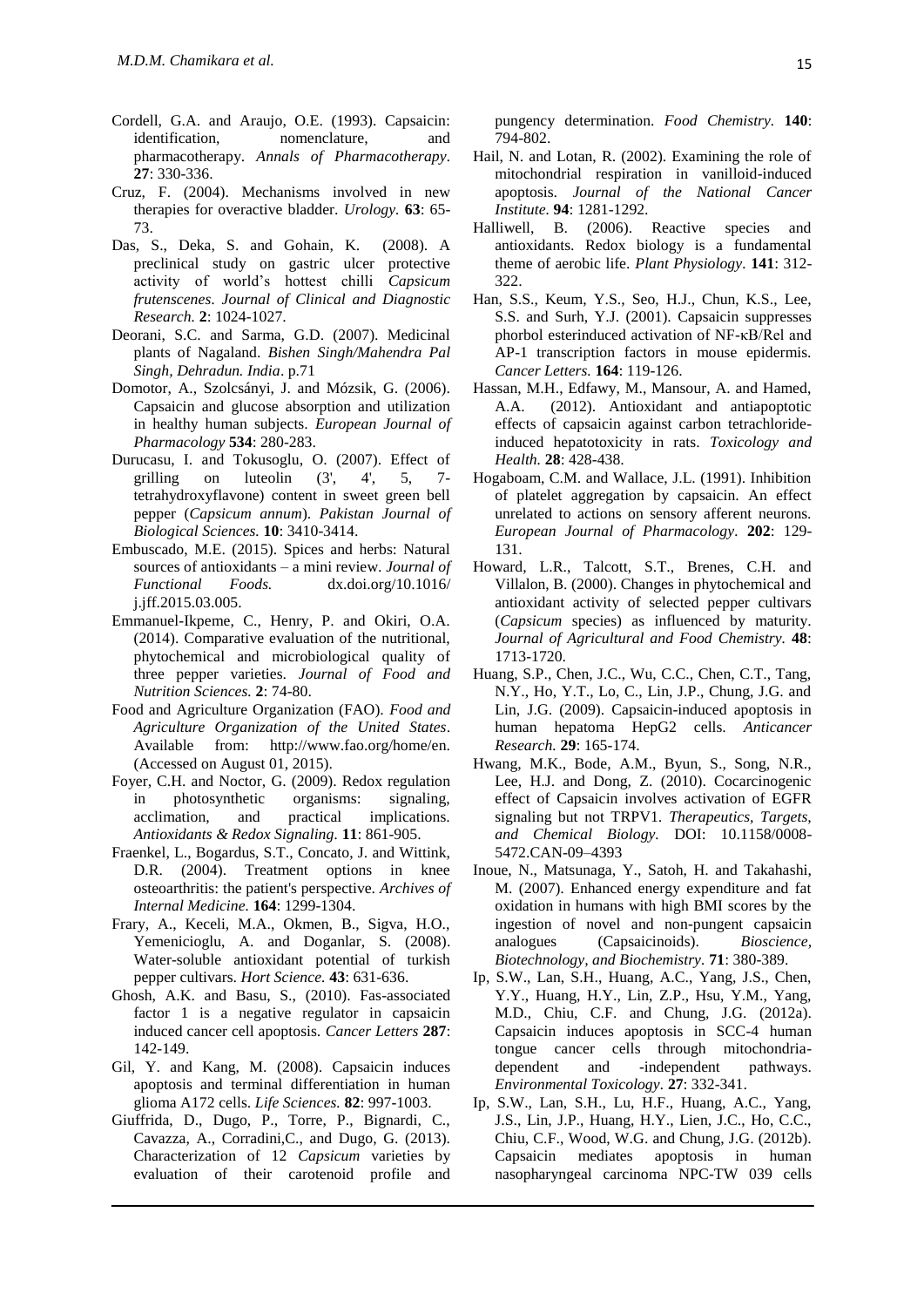through mitochondrial depolarization and endoplasmic reticulum stress. *Human and Experimental Toxicology* **31**: 539-549.

- Islam, M.S. and Choi, H. (2008). Dietary red chilli (*Capsicumfrutescens* L.) is insulinotropic rather than hypoglycemic in type 2 diabetes model of rats. *Phytotherapy Research* **22**: 1025-1029.
- Ito, K., Nakazato, T., Yamato, K., Miyakawa, Y., Yamada, T., Hozumi, N., Segawa, K., Ikeda, Y. and Kizaki, M. (2004). Induction of apoptosis in leukemic cells by homovanillic acid derivative, capsaicin, through oxidative stress: implication of phosphorylation of p53 at Ser-15 residue by reactive oxygen species. *Cancer Research.* **64**: 1071-1078.
- Jang, J.J., Kim, S.H. and Yun, T.K. (1989). Inhibitory effect of capsaicin on mouse lung tumor development. *In Vivo.* **3**: 49-53.
- Jimenez, M., Leger, B., Canola, K., Lehr, L., Arboit, P., Seydoux, J., Russell, A.P., Giacobino, J.P., Muzzin, P. and Preitner, F. (2002).  $\beta_1$  / $\beta_2$  / $\beta_3$ adrenoreceptor knockout mice are obese and cold sensitive but have normal lipolytic responses to fasting. *FEBS Letters.* **530**: 37-40.
- Jones, N.L., Shabib, S. and Sherman, P.M. (1997). Capsaicin as an inhibitor of growth of the gastric pathogen *Helicobacter pyroli*. *FEMS Microbiology Letters.* **146**: 223-227.
- Jun, H.S., Park, T., Lee, C.K., Kang, M.K., Park, M.S., Kang, H.I., Surh, Y.J. and Kim, O.H. (2007). Capsaicin induced apoptosis of B16-F10 melanoma cells through down-regulation of Bcl-2. *Food and Chemical Toxicology* **45**: 708-715.
- Jung, M.Y., Kang, H.J. and Moon, A., (2001). Capsaicin-induced apoptosis in SK-Hep-1 hepatocarcinoma cells involves Bcl-2 downregulation and caspase-3 activation. *Cancer Letters.* **165**: 139-145.
- Kang, J.H., Kim, C.S., Han, I.S., Kawada, T. and Yu, R. (2007). Capsaicin, a spicy component of hot peppers, modulates adipokine gene expression and protein release from obese-mouse adipose tissues and isolated adipocytes, and suppresses the inflammatory responses of adipose tissue macrophages. *FEBS Letters* **581**: 4389-4396.
- Kang, J.H., Tsuyoshi, G., Han, I.S., Kawada, T., Kim, Y.M. and Yu, R. (2010). Dietary capsaicin reduces obesity-induced insulin resistance and hepatic steatosis in obese mice fed a high-fat diet. *Obesity.* **18**: 780-787.
- Kawada, T., Watanabe, T., Takaishi, T., Tanaka, T. and Iwai, K. (1986). Capsaicin induced betaadregenic action on energy metabolism in rats: influence of capsaicin on oxygen consumption, the respiratory quotient, and substrate utilization. *Proceedings of the Society for Experimental Biology and Medicine.* **183**: 250-256.
- Kempaiah, R.K. and Srinivasan, K. (2002). Integrity of erythrocytes of hypercholesterolemic rats

during spices treatment. *Molecular and Cellular Biochemistry.* **236**: 155-161.

- Kempaiah, R.K., Manjunatha, H. and Srinivasan, K. (2005). Protective effect of dietary capsaicin on induced oxidation of low-density lipoprotein in rats. *Molecular and Cellular Biochemistry.* **275**: 7- 13.
- Kidmose, U., Yang, R.Y., Thilsted, S.H., Christensen, L.P. and Brandt, K. (2006). Content of carotenoids in commonly Asian vegetables and stability and extractability during frying. *Journal of Food Composition and Analysis.* **19**: 562-571.
- Kim, C.S., Kawada, T., Kim, B.S., Han, I.S., Choe, S.Y., Kurata, T. and Yu, R. (2003). Capsaicin exhibits anti-inflammatory property by inhibiting IkB-a degradation in LPS-stimulated peritoneal macrophages. *Cell Signal.* **15**: 299-306.
- Kim, C.S., Park, W.H., Park, J.Y., Kang, J.H., Kim, M.O., Kawada, T., Yoo, H., Han, I.S. and Yu, R. (2004). Capsaicin, a spicy component of hot pepper, induces apoptosis by activation of the peroxisome proliferator-activated receptor gamma in HT-29 human colon cancer cells. *Journal of Medicinal Food.* **7**: 267-273.
- Kim, J.D., Kim, J.M., Pyo, J.O., Kim, S.Y., Kim, B.S., Yu, R. and Han, I.S. (1997). Capsaicin can alter the expression of tumor forming-related genes which might be followed by induction of apoptosis of a Korean stomach cancer cell line, SNU-1. *Cancer Letters.* **120**: 235-241.
- Krishna, A.G.G., Lokesh, B.R., Sugasini, D. and Kancheva, V.D. (2010). Evaluation of the antiradical and antioxidant properties of extracts from Indian red chili and black pepper by *in vitro* models. *Bulgarian Chemical Communications.* **42**: 62-69.
- Kritchevsky, D. (1992). Antioxidant vitamins in the prevention of cardiovascular disease. *Nutrition Today.* **27**: 30-33.
- Kumar, O.A. and Tata, S.S. (2009). Ascorbic acid contents in chili peppers (*Capsicum* L.). *Notulae Scientia Biologicae.* **1**: 50-52
- Kurita, S.K., Kitagawa, E., Kim, C.H., Momose, Y. and Iwahashi, H. (2002). Studies of the antimicrobial mechanism of Capsaicin using yeast DNA microarray. *Bioscience, Biotechnology, and Biochemistry.* **66**: 532-536.
- Kwon, Y.I., Apostolidis, E., Kim, Y.C. and Shetty, K. (2007). Health benefits of traditional corn, beans and pumpkin: *In vitro* studies for hyperglycemia and hypertension management. *Journal of Medicinal Food.* **10**: 266-275.
- Lee, J.J., Crosby, K.M., Pike, L.M., Yoo, K.S. and Lescobar, D.I. (2005). Impact of genetic and environmental variation of development of flavonoids and carotenoids in pepper (*Capsicum* spp.). *Scientia Horticulturae.* **106**: 341-352.
- Lee, S., Richardson, R.L., Dashwod, R.H. and Baek, S.J. (2012). Capsaicin represses transcriptional activity of β-catenin in human colorectal cancer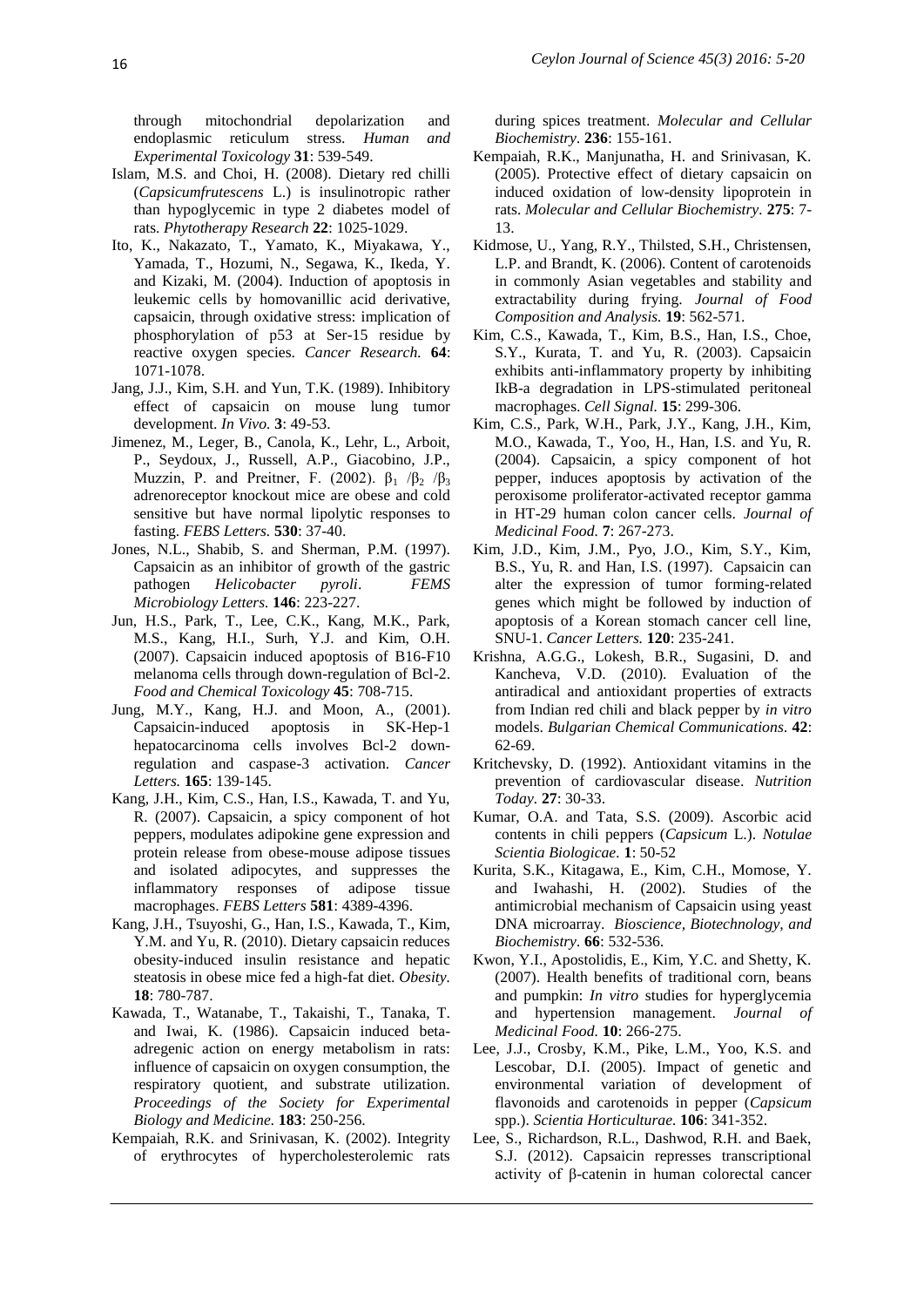cells. *The Journal of Nutritional Biochemistry.* **23**: 646-655.

- Lee, S.H., Krisanapun, C. and Baek, S.J. (2010). NSAID-activated gene-1 as a molecular target for capsaicininduced apoptosis through a novel molecular mechanism involving GSK3β, C/EBPβ, and ATF3. *Carcinogenesis.* **31**: 719-728.
- Lee, Y.S., Nam, D.H. and Kim, J.A. (2000). Induction of apoptosis by capsaicin in A172 human glioblastoma cells. *Cancer Letters.* **161**: 121-130.
- Lim, K., Yoshioka, M., Kikuzato, S., Kiyonaga, A., Tanaka, H., Shindo, M. and Suzuki, M. (1997). Dietary red pepper ingestion increases carbohydrate oxidation at rest and during exercise in runners. *Medicine & Science in Sports & Exercise.* **29**: 355-361.
- Lin, C., Lu, W.,Wang, C., Chan,Y. and Chen, M. (2013). Capsaicin induces cell cycle arrest and apoptosis in human KB cancer cells. *BMC Complementary and Alternative Medicine.* **13**: 46.
- Lu, H.F., Chen, Y.L., Yang, J.S., Yang, Y.Y., Liu, J.Y., Hsu, S.C., Lai, K.C. and Chung, J.G. (2010). Antitumor activity of capsaicin on human colon cancer cells in vitro and Colo 205 tumor xenografts in vivo. *Journal of Agricultural and Food Chemistry.* **58**: 12999-13005.
- Lynn, B. (1990). Capsaicin: Action on nocicepetive C-fibres and therapeutic potential. *Pain.* **41**: 61-69.
- Macho, A., Blázquez, M.V., Navas, P. and Mun˜oz, E. (1998). Induction of apoptosis by vanilloid compounds does not require de novo gene transcription and activator protein 1 activity. *Cell Growth and Differentiation.* **9**: 277-286.
- Macho, A., Calzado, M.A., Munoz-Blanco, J., Gomez-Diaz, C., Gajate, C., Mollinedo, F., Navas, P. and Munoz, E. (1999). Selective induction of apoptosis by capsaicin in transformed cells: the role of reactive oxygen species and calcium. *Cell Growth and Differentiation.* **6**: 155-165.
- Macho, A., Lucena, C., Calzado, M.A., Blanco, M., Donnay, I., Appendino, G. and Munoz, E. (2000). Phorboid 20-homovanillates induce apoptosis through a VR1-independent mechanism. *Chemistry and Biology.* **7**: 483-492.
- Magied, M.M.A., Salama, N.A.R. and Ali, M.R. (2014). Hypoglycemic and hypocholesterolemia effects of intragastric administration of dried red chili pepper (*Capsicum annum*) in alloxan-induced diabetic male albino rats fed with high-fat-diet. *Journal of Food and Nutrition Research.* **11**: 850- 856.
- Marín, A., Ferreres, F., Tomás-Barberán, F.A. and Gil, M.I. (2004). Characterization and quantitation of antioxidant constituents of sweet pepper (*Capsicum annuum* L.). *Journal of Agricultural and Food Chemistry.* **52**: 3861-3869.
- Matsufuji, H., Nakamuro, H., Chino, M. and Mitsuharo, T. (1998). Antioxidant activity of capsanthin and the fatty acid esters in paprika

(*Capsicum annuum*). *Journal of Agricultural and Food Chemistry.* **46**: 3462-3472.

- Medina-Juárez, L.A., Molina-Quijada, D.M.A., Toro-Sánchez, C.L.D., González-Aguilar, G.A. and Gámez-Meza, N. (2012). Antioxidant activity of peppers (*Capsicum annuum* l.) extracts and characterization of their phenolic constituents. *Interciencia.* **37**: 588-593.
- Mennen, L.I., Walker, R., Bennetau-Pelissero, C. and Scalbert, A. (2005). Risks and safety of polyphenol consumption. *The American Journal of Clinical Nutrition.* **81**: 326-329.
- Milind, P. and Sushila, K. (2012). A hot way leading to healthy stay. *International Research Journal of Pharmacy.* **3**: 21-25.
- Molina-Torres, J., García-Chávez, A. and Ramírez -Chávez, E. (1999). Antimicrobial properties of alkamides present in flavouring plants traditionally used in Mesoamerica: affinin and capsaicin. *Journal of Ethnopharmacology.* **64**: 241-248.
- Moraes, I.C.F., Sobral, P.J.D.A., Branco, I.G., Re, T.B. and Gomide, C.A. (2013) Dehydration of "dedo de moça" pepper: kinetics and phytochemical concentration. *Food Science and Technology (Campinas).* **33**: 134-141.
- Mori, A., Lehmann, S., O"Kelly, J., Kumagai, T., Desmond, J.C., Pervan, M., McBride, W.H., Kizaki, M. and Koeffler, H.P. (2006). Capsaicin, a component of red peppers, inhibits the growth of androgen independent, p53 mutant prostate cancer cells. *Cancer Research.* **66**: 3222-3229.
- Morre, D.J., Chueh, P.J. and Morre, D.M (1995). Capsaicin inhibits preferentially the NADH oxidase and growth of transformed cells in culture. *Proceedings of the National Academy of Sciences.* **92**: 1831-1835.
- Morre, D.J., Sun, E., Geilen, C., Wu, L.Y., de-Cabo, R., Krasagakis, K., Orfanos, C.E. and Morre, D.M. (1996). Capsaicin inhibits plasma membrane NADH oxidase and growth of human and mouse melanoma lines. *European Journal of Cancer.* **32A**: 1995-2003.
- Moscone, E.A., Scaldaferro, M.A., Grabiele, M., Cecchini, N.M., Sánchez García, Y., Jarret, R., Daviña, J.R., Ducasse, D.A., Barboza, G.E. and Ehrendorfer, F. (2007). The evolution of chili peppers (*Capsicum* – Solanaceae): A cytogenetic perspective. *Acta Horticulturae.* **745**: 137-170.
- Nadeem, M., Anjun, F.M., Khan, M.R., Saeed, M. and Riaz, A. (2011). Antioxidant Potential of Bell Pepper (*Capsicum annum* L.)-A Review. *Pakistan Journal of Food Science.* **21**: 45-51.
- Nascimento, P.L.A., Nascimento, T.C.E.S., Ramos, N.S.M., Silva, G.R., Gomes, J.E.G., Falcao, R.A.E., Moreira, K.A., Porto, A.L.F. and Silva, T.M.S. (2014). Quantification, Antioxidant and Antimicrobial Activity of Phenolics Isolated from Different Extracts of *Capsicum frutescens* (Pimenta Malagueta). *Molecules.* **19**: 5434-5447.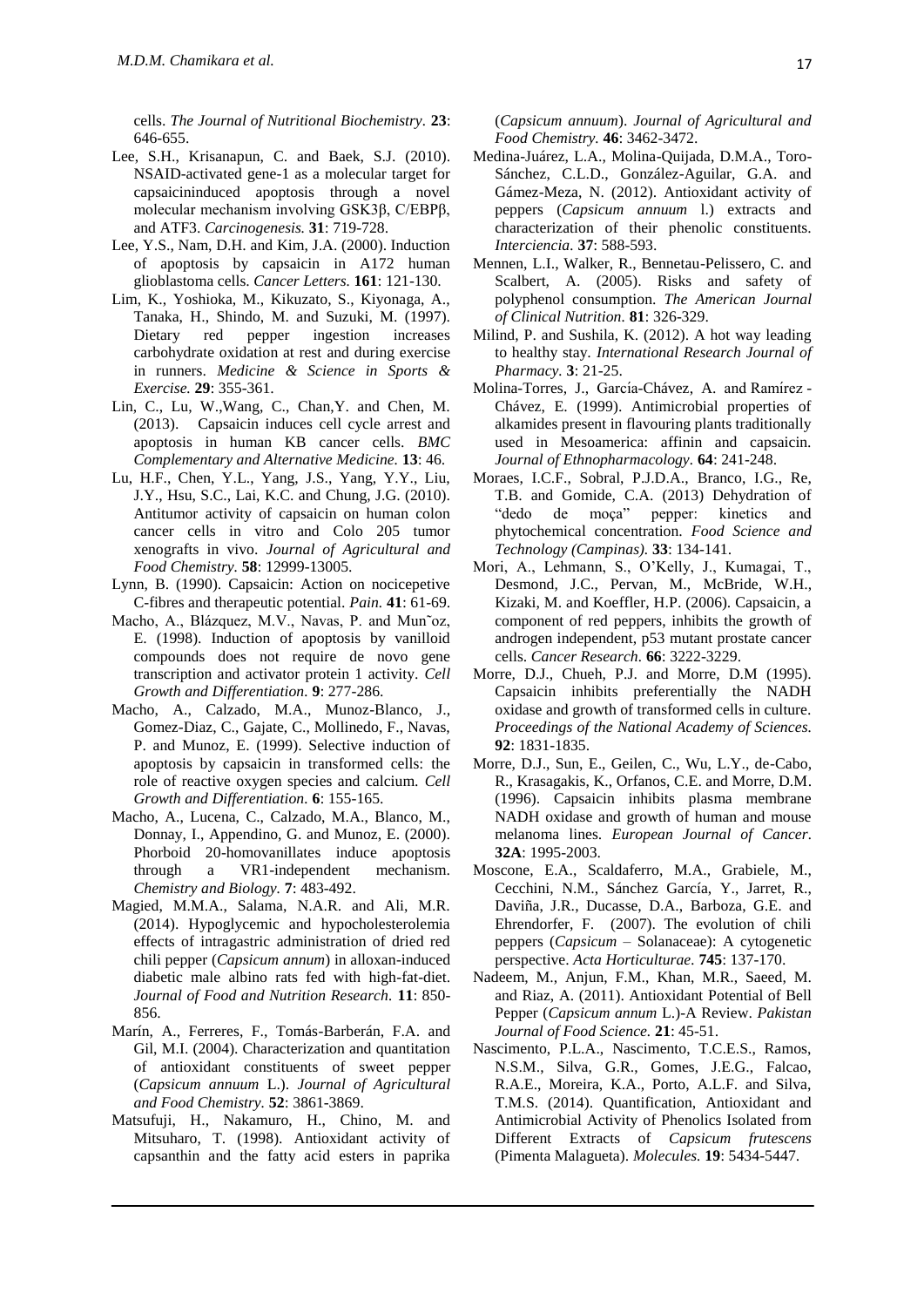- Niizu, P. and Rodriguez-Amaya, D.B. (2005). New data on the carotenoid composition of raw salad vegetables. *Journal of Food Composition and Analysis.* **18**: 739-749.
- Ogiso, Y., Yabe, R.H., Kawamoto, Y., Kawamoto, T., Kato, K. and Yabe, T. (2008). An antioxidant of dried chili pepper maintained its activity through postharvest ripening for 18 months. *Bioscience, Biotechnology, and Biochemistry.* **72**: 3297-3300.
- Ogunlade, I., Alebiosu, A.A. and Osasona, A.I. (2012). Proximate, mineral composition, antioxidant activity, and total phenolic content of some pepper varieties (*Capsicum* species). *International Journal of Biological and Chemical Sciences.* **6**: 2221-2227.
- Oh, S., Choi, C.H. and Jung, Y.K. (2010). Autophagy induction by capsaicin in malignant human breast cells is modulated by p38 and ERK mitogenactivated protein kinase and retards cell death by suppressing endoplasmic reticulum stress mediated apoptosis. *Molecular Pharmacology.* **78**: 114-125.
- Okumura, T., Tsukui, T., Hosokowa, M. and Miyashita, K. (2012). Effect of caffeine and capsaicin on the blood glucose levels of obese/ diabetic KK-A(y) mice. *Journal of Oleo Science.* **61**: 515-523.
- Omolo, M.A., Wong, Z.Z., Mergen, A.K., Hastings, J.C., Le, N.C., Reiland, H.A., Case, K.A. and Baumier, D.J. (2014). Antimicrobial Properties of Chili Peppers. *Infectious Diseases and Therapy.* **2**: 145 doi:10.4172/2332-0877.1000145.
- Ozgur, M., Ozcan, T., Akpinar-Bayizit, A. and Yilmaz-Ersan, L. (2011). Functional compounds and antioxidant properties of dried green and red peppers. *African Journal of Agricultural Research.* **6**: 5638-5644.
- Park, K.K. and Surh, Y.J. (1997). Effects of capsaicin on chemically-induced two-stage mouse skin carcinogenesis. *Cancer Letters.* **114**: 183-184.
- Patel, D.K., Prasad, S.K., Kumar, R. and Hemalatha, S. (2012). An overview on antidiabetic medicinal plants having insulin mimetic property. *Asian Pacific Journal of Tropical Biomedicine.* **2**: 320- 330.
- Patel, P.S., Varney, M.L., Dave, B.J. and Singh, R.K. (2002). Regulation of constitutive and induced NF-κB activation in malignant melanoma cells by capsaicin modulates interleukin-8 production and cell proliferation. *Journal of Interferon and Cytokine Research.* **22**: 427-435.
- Pawar, S.S., Bharude, N.V., Sonone, S.S., Deshmukh, R.S., Raut, A.K. and Umarkar, A.R. (2011). Chillies as food, spice and medicine: a perspective. *International Journal of Pharmacy and Biological Sciences.* **1**: 311-318.
- Pellegrini, N., Serafini, M., Colombi, B., Del Rio, D., Salvatore, S., Bianchi, M. and Brighenti F. (2003). Total antioxidant capacity of plant foods, beverages and oils consumed in Italy assessed by

three different in vitro assays. *Journal of Nutrition.* **133**: 2812-2819.

- Perry, L. (2007). Starch fossils and the domestication and dispersal of chili pepper (Capsicum spp. L.) in the Americas. *Science.* **315**: 986-988.
- Pieroni, A., Quave, C.L. and Santoro, R.F. (2004). Folk pharmaceutical knowledge in the territory of the Dolomiti Lucane, inland southern Italy. *Journal of Ethnopharmacology.* **95**: 373-384.
- Pino, J., Gonzalez, M., Ceballos, L., Centurio´n-Yah, A.R., Trujillo-Aguirre, M.J., Latournerie-Moreno, L. and Sauri-Duch, E. (2007). Characterization of total capsaicinoids, colour and volatile compounds of Habanero chilli pepper (Capsicum chinense Jack.) cultivars grown in Yucatan. *Food Chemistry.* **104**: 1682-1686.
- Podsedek, A. (2007). Natural antioxidants and antioxidant capacity of Brassica vegetables: A review. *LWT - Food Science and Technology.* **40**: 1-11.
- Pramanik, K.C., Boreddy, S.R. and Sirivasatava, S.K. (2011). Role of mitochondrial electron transport chain complexes in capsaicin mediated oxidative stress leading to apoptosis in pancreatic cancer cells. *Public Library of Science ONE.* **6**: e20151
- Rahim, R.A. and Mat, I. (2012). Phytochemical contents of *Capsicum frutescens* (Chili Padi), *Capsicum annum* (Chili Pepper) and *Capsicum annum* (Bell Peper) aqueous extracts. *International Conference on Biological and Life Sciences.* **40**: 164-167.
- Ranilla, L.G., Kwon, Y.I., Apostolidis, E. and Shetty, K. (2010). Phenolic compounds, antioxidant activity and in vitro inhibitory potential against key enzymes relevant for hyperglycemia and hypertension of commonly used medicinal plants, herbs and spices in Latin America. *Bioresource Technology.* **101**: 4676-4689.
- Reyes-Escogido, M.L., Gonzalez-Mondragon, E.G. and Vazquez-Tzompantzi, E. (2011). Chemical and pharmacological aspects of capsaicin. *Molecules.* **16**: 1253-1270.
- Rollyson, W.D., Stover, C.A., Brown, K.C., Perry, H.E., Stevenson, C.D., McNees, C.A., Ball, J.G., Valentovic, M.A. and Dasgupta, P. (2014) Bioavailability of capsaicin and its implications for drug delivery. *Journal of Controlled Release.* **196**: 96-105.
- Rosa, A., Deiana, M., Casu, V., Paccagnini, S., Appendino, G., Ballero, M. and Assunta Dessiä,M. (2002).Antioxidant activity of capsinoids. *Journal of Agricultural and Food Chemistry*. **50**: 7396-7401.
- Sanchez, A.M., Malagarie-Cazenave, S., Olea, N., Vara, D., Chiloeches, A. and Díaz- Laviada, I. (2007). Apoptosis induced by capsaicin in prostate PC-3 cells involves ceramide accumulation, neutral sphingomyelinase, and JNK activation. *Apoptosis.* **12**: 2013-2024.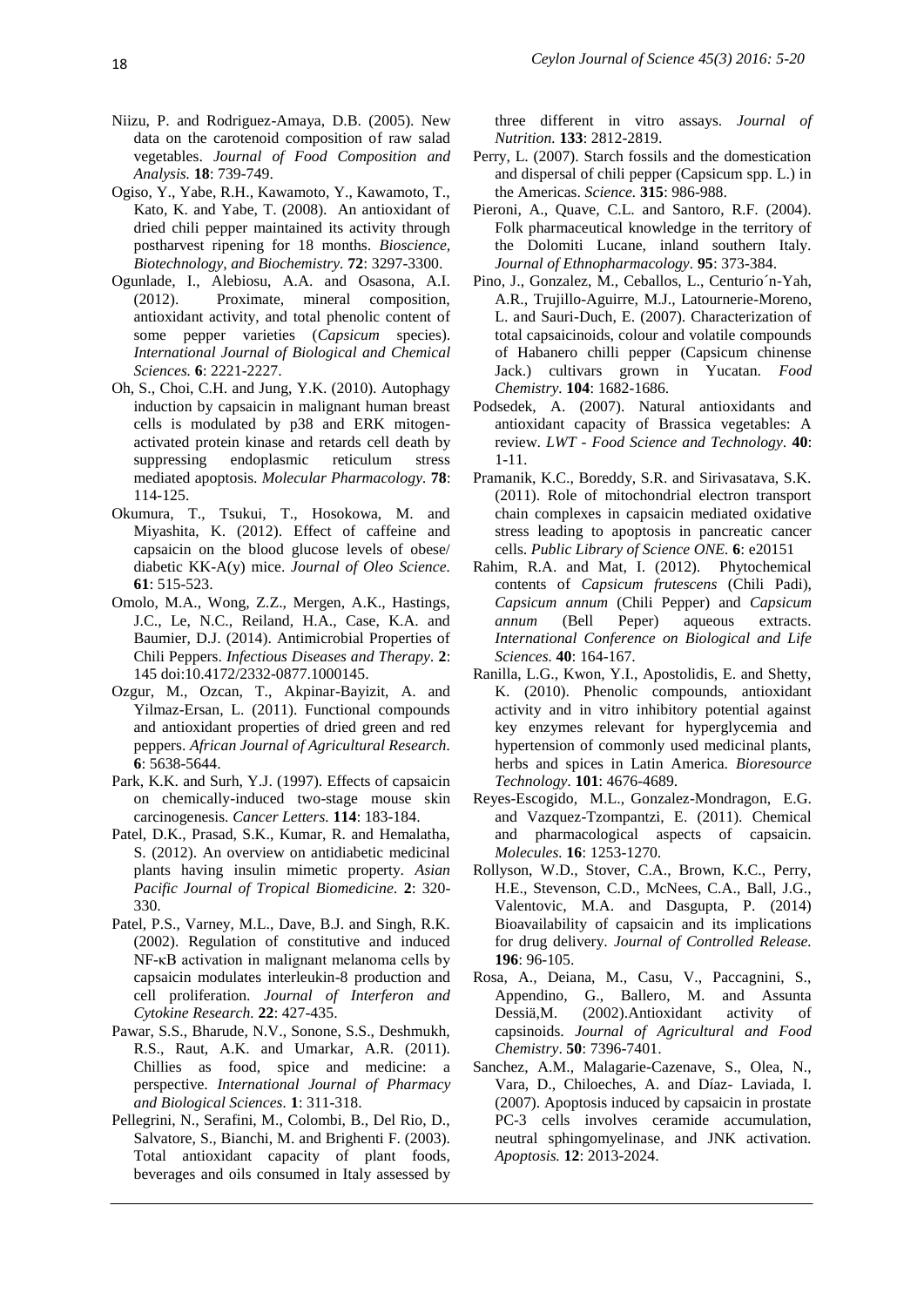- Sancho, R., Lucena, C., Macho, A., Calzado, M.A., Blanco-Molina, M., Minassi, A., Appendino, G., and Munoz, E. (2002). Immunosuppressive activity of capsaicinoids: capsiate derived from sweet peppers inhibits NF-  $\kappa$ B activation and is a potent anti-inflammatory compound *in vivo*. *European Journal of Immunology.* **32**: 1753-1763.
- Shaha, R.K., Rahman, S. and Asrul, A. (2013). Bioactive compounds in chilli peppers (Capsicum annuum L.) at various ripening (green, yellow and red) stages. *Annals of Biological Research.* **4**: 27- 34.
- Sindrup, S.H. and Jensen, T.S. (1999). Efficacy of pharmacological treatments of neuropathic pain: An update and effect related to mechanism of drug action. *Pain.* **83**: 389-400.
- Snitker, S., Fujishima, Y., Shen, H., Ott, S., Pi-Sunyer, X., Furuhata, Y., Sato, H., and Takahashi, M. (2009). Effects of novel capsinoid treatment on fatness and energy metabolism in humans: possible pharmacogenetic implications. *The American Journal of Clinical Nutrition.* **89**: 45-50.
- Soetarno, S., Sukrasno, Yulinah, E. and Sylvia. (1997). Antimicrobial Activities of the Ethanol Extracts of Capsicum Fruits with Different Levels of Pungency. *Journal of Membrane Science.* **2**: 57- 63.
- Spiller, F., Alves, M.K., Vieira, S.M., Carvalho, T.A., Leite, C.E., Lunardelli, A., Polomi, J.A., Cunha, F.Q. and Oliveira, J.R. (2008). Anti-inflammatory effects of red pepper (*Capsicum baccatum*) on carrageenan- and antigen-induced inflammation. *Journal of Pharmacy and Pharmocology.* **60**: 473- 478.
- Srinivasan, K. Sambaiah, K. and Chandrasekhara, N. (2004). Spices as beneficial hypolipidemic food adjuncts: A Review. *Food Reviews International.* **20**: 187-220.
- Sun-Hwa, H., Jung-Bong, K., Jong-Sug, P., Shin-Woo, L. and Kang-Jim, C. (2007). A comparison of the carotenoid accumulation in *Capsicum* varieties that show different ripening colours: deletion of the capsanthin-capsorubin synthase gene is not a prerequisite for the formation of a yellow pepper *Journal of Experimental Botany.* **58**: 3135-3144.
- Surh, Y.J. (2002). More than spice: capsaicin in hot chili peppers makes tumor cells commit suicide. *Journal of the National Cancer Institute.* **94**: 1263-1265.
- Surh, Y.J. (2003). Cancer chemoprevention with dietary phytochemicals. *Reviews.* **3**:.768-780.
- Sy, G.Y., Cissé, A., Nongonierma, R.B., Sarr, M., Mbodj, N.A. and Faye, B. (2005). Hypoglycaemic and antidiabetic activity of acetonic extract of *Vernonia colorata* leaves in normoglycaemic and alloxaninduced diabetic rats. *Journal of Ethnopharmacology.* **98**: 171-175.
- Tanaka, T., Kohno, H., Sakata, K., Yamada, Y., Hirose, Y., Sugie, S. and Mori, H. (2002)

Modifying effects of dietary capsaicin and rotenone on 4-nitroquinoline 1-oxide-induced rat tongue carcinogenesis. *Carcinogenesis.* **23**: 1361- 1367.

- The Plant List (2013). *Version 1.1.* Available from: URL: http://www.theplantlist.org/ (Accessed on November 11, 2015).
- Thoennissen, N.H., O'Kelly, J., Lu, D., Iwanski, G.B., La, D.T., Abbassi, S., Leiter, A., Karlan, B., Mehta, R. and Koeffler, H.P. (2010). Capsaicin causes cell-cycle arrest and apoptosis in ERpositive and -negative breast cancer cells by modulating the EGFR/HER-2 pathway. *Oncogene.* **29**: 285-296.
- Tsou, M.F., Lu, H.F., Chen, S.C., Wu, L.T., Chen, Y.S., Kuo, H.M., Lin, S.S. and Chung, J.G. (2006). Involvement of Bax, Bcl-2, Ca2+ and caspase-3 in capsaicin-induced apoptosis of human leukemia HL-60 cells. *Anticancer Research.* **26**: 1965-1971.
- USDA Nutrient Data Laboratory. (2015). USDA national nutrient database for standard reference. Available from: URL: <http://ndb.nal.usda.gov/> ndb/foods/show/ (Accessed on August 01, 2015).
- Vera-Guzman, A., Chavez-Servia, J.L., Carrillo-Rodriguez, J.C. and Lopez, M.G. (2011). Phytochemical evaluation of wild and cultivated pepper (*Capsicum annuum* L. and *C. pubescens* Ruiz & Pav.) from Oaxaca, Mexico. *Chilean Journal of Agricultural Research.* **71**: 578-585.
- Wang, H.B., Nair, M.G., Strasburg, G. M., Chang, Y. C., Booren, A.M., Gray, J.I., DeWitt, D.L. (1999). Antioxidant and antiinflammatory activities of anthocyanins and their aglycon, cyanidin, from tart cherries. *Journal of Natural Products.* **62**: 294-296.
- Wang, J.P., Hsu, M.F. and Teng, C.M. (1984). Antiplatelet effect of capsaicin. *Thrombosis Research* **36**: 497-507.
- Wang, J.P., Hsu, M.F., Hsu, T.P. and Teng, C.M. (1985). Antihemostatic and antithrombotic effects of capsaicin in comparison with aspirin and indomethacin. *Thrombosis Research.* **37**: 669-679.
- Wangcharoen, W. and Morasuk, W. (2008). Antioxidant capacity changes in Chili Spur Pepper (*Capsicum annuum* Linn. var. acuminatum Fingerh.) during drying process. *Asian Journal of Food and Agro-Industry.* **1**: 68-77.
- Watanabe, T., Kawada, T., Yamamoto, M. and Iwai, K. (1987). Capsaicin, a pungent principle of hot red pepper, evokes catecholamine secretion from the adrenal medulla of anesthetized rats. *Biochemical and Biophysical Research Communications.* **142**: 259-264.
- Wesolowska, A., Jadczak, D. and Grzeszczuk, M. (2011). Chemical composition of the pepper fruit extracts of hot cultivars *Capsicum annuum* L. *Acta Scientiarum Polonorum Horticulture.* **10**: 171- 184.